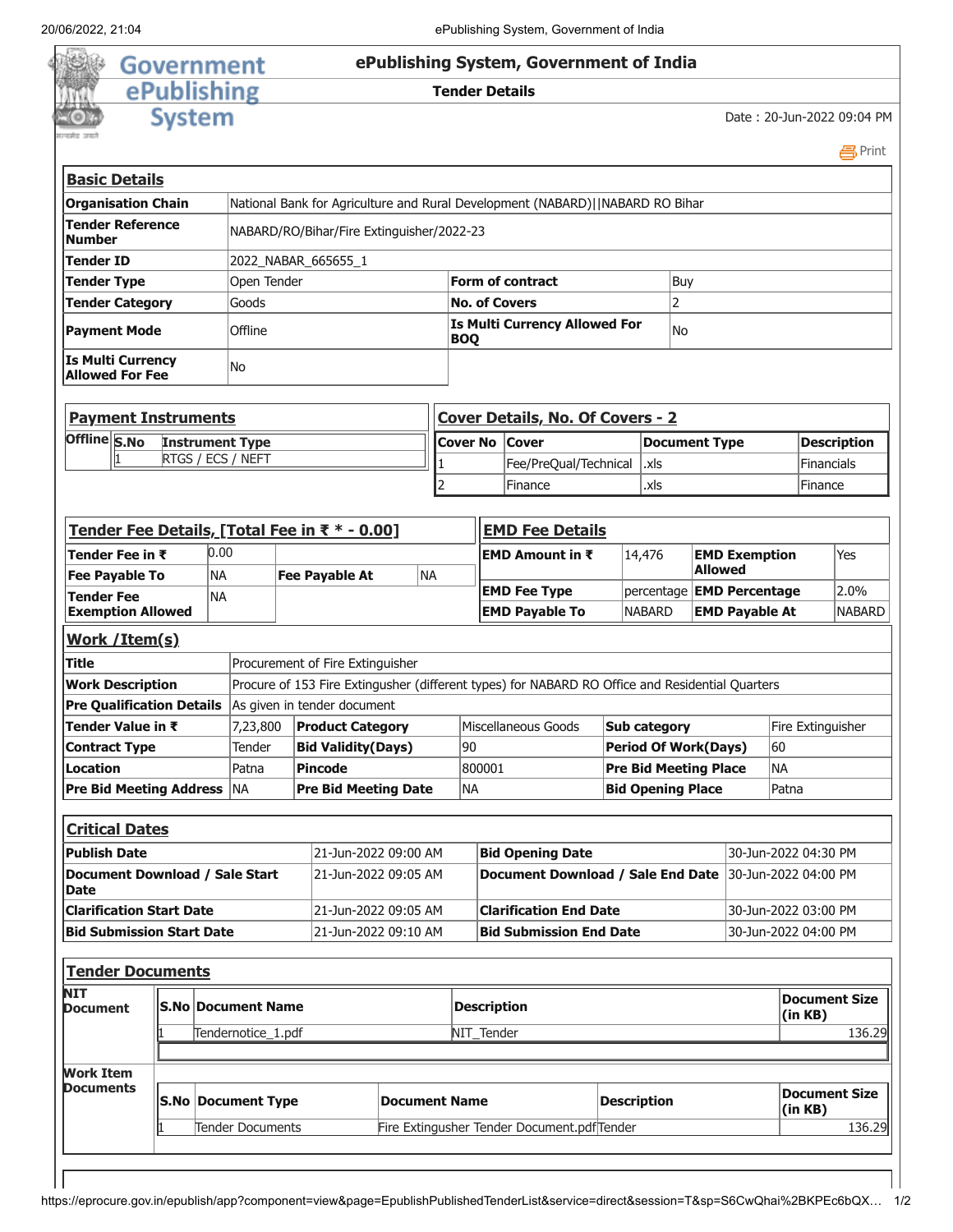| <b>Tender Inviting Authority</b> |  |  |  |  |
|----------------------------------|--|--|--|--|
| Kameshwar Singh                  |  |  |  |  |
| NABARD RO Bihar                  |  |  |  |  |
|                                  |  |  |  |  |
| <b>Tender Creator Details</b>    |  |  |  |  |
| Kameshwar Singh                  |  |  |  |  |
| Manager                          |  |  |  |  |
| 20-Jun-2022 09:00 PM             |  |  |  |  |
|                                  |  |  |  |  |
|                                  |  |  |  |  |
|                                  |  |  |  |  |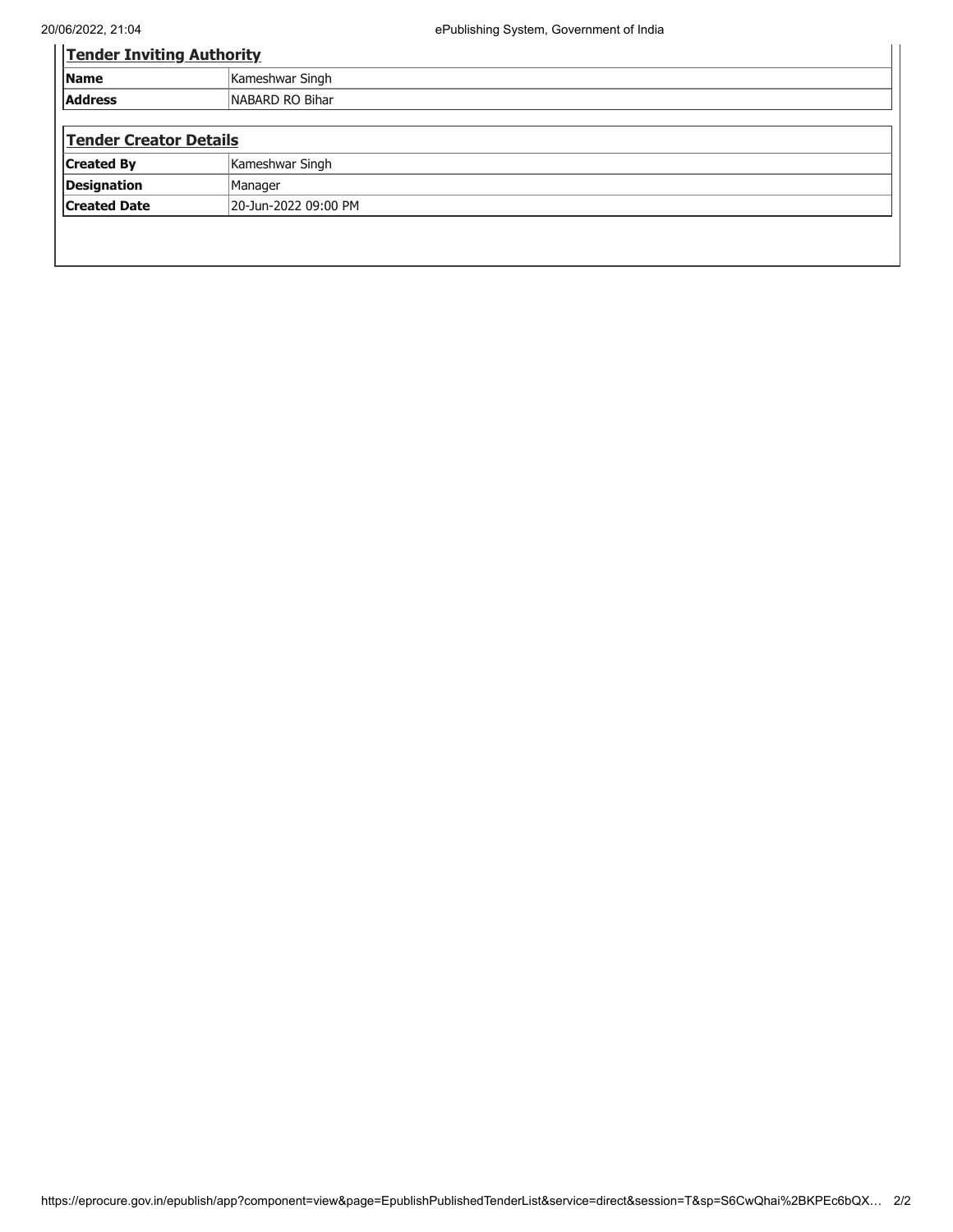



Bid Number: GEM/2022/B/2278614 Dated: 20-06-2022

# **Bid Document**

| <b>Bid Details</b>                                                              |                                                                                                                                                                                                                                                                                                                                                                                                                                                                                                                                                                                  |  |  |  |
|---------------------------------------------------------------------------------|----------------------------------------------------------------------------------------------------------------------------------------------------------------------------------------------------------------------------------------------------------------------------------------------------------------------------------------------------------------------------------------------------------------------------------------------------------------------------------------------------------------------------------------------------------------------------------|--|--|--|
| <b>Bid End Date/Time</b>                                                        | 30-06-2022 16:00:00                                                                                                                                                                                                                                                                                                                                                                                                                                                                                                                                                              |  |  |  |
| <b>Bid Opening Date/Time</b>                                                    | 30-06-2022 16:30:00                                                                                                                                                                                                                                                                                                                                                                                                                                                                                                                                                              |  |  |  |
| <b>Bid Offer Validity (From End Date)</b>                                       | 30 (Days)                                                                                                                                                                                                                                                                                                                                                                                                                                                                                                                                                                        |  |  |  |
| <b>Ministry/State Name</b>                                                      | Ministry Of Finance                                                                                                                                                                                                                                                                                                                                                                                                                                                                                                                                                              |  |  |  |
| <b>Department Name</b>                                                          | Department Of Financial Services                                                                                                                                                                                                                                                                                                                                                                                                                                                                                                                                                 |  |  |  |
| <b>Organisation Name</b>                                                        | National Bank For Agriculture And Ruraldevelopment                                                                                                                                                                                                                                                                                                                                                                                                                                                                                                                               |  |  |  |
| <b>Office Name</b>                                                              | Nabard Bihar Ro Patna                                                                                                                                                                                                                                                                                                                                                                                                                                                                                                                                                            |  |  |  |
| <b>Total Quantity</b>                                                           | 153                                                                                                                                                                                                                                                                                                                                                                                                                                                                                                                                                                              |  |  |  |
| <b>Item Category</b>                                                            | Portable Fire extinguishers as per IS 15683 (2018) (Q2),<br>Automatic Fire Ball for Fire-Extinguishing (Q3)                                                                                                                                                                                                                                                                                                                                                                                                                                                                      |  |  |  |
| Minimum Average Annual Turnover of the<br>bidder (For 3 Years)                  | $3$ Lakh $(s)$                                                                                                                                                                                                                                                                                                                                                                                                                                                                                                                                                                   |  |  |  |
| <b>OEM Average Turnover (Last 3 Years)</b>                                      | 29 Lakh (s)                                                                                                                                                                                                                                                                                                                                                                                                                                                                                                                                                                      |  |  |  |
| <b>Years of Past Experience Required for</b><br>same/similar service            | 3 Year (s)                                                                                                                                                                                                                                                                                                                                                                                                                                                                                                                                                                       |  |  |  |
| <b>MSE Exemption for Years Of Experience</b><br>and Turnover                    | Yes                                                                                                                                                                                                                                                                                                                                                                                                                                                                                                                                                                              |  |  |  |
| <b>Startup Exemption for Years Of Experience</b><br>and Turnover                | Yes                                                                                                                                                                                                                                                                                                                                                                                                                                                                                                                                                                              |  |  |  |
| <b>Document required from seller</b>                                            | Experience Criteria, Past Performance, Bidder<br>Turnover, Certificate (Requested in ATC), OEM Authorization<br>Certificate, OEM Annual Turnover, Additional Doc 1<br>(Requested in ATC), Additional Doc 2 (Requested in<br>ATC), Additional Doc 3 (Requested in ATC), Additional Doc 4<br>(Requested in ATC), Compliance of BoQ specification and<br>supporting document<br>*In case any bidder is seeking exemption from Experience /<br>Turnover Criteria, the supporting documents to prove his<br>eligibility for exemption must be uploaded for evaluation by<br>the buyer |  |  |  |
| <b>Past Performance</b>                                                         | 80 %                                                                                                                                                                                                                                                                                                                                                                                                                                                                                                                                                                             |  |  |  |
| <b>Bid to RA enabled</b>                                                        | No                                                                                                                                                                                                                                                                                                                                                                                                                                                                                                                                                                               |  |  |  |
| <b>Primary product category</b>                                                 | Portable Fire extinguishers as per IS 15683 (2018)                                                                                                                                                                                                                                                                                                                                                                                                                                                                                                                               |  |  |  |
| <b>Time allowed for Technical Clarifications</b><br>during technical evaluation | 2 Days                                                                                                                                                                                                                                                                                                                                                                                                                                                                                                                                                                           |  |  |  |
| <b>Evaluation Method</b>                                                        | Total value wise evaluation                                                                                                                                                                                                                                                                                                                                                                                                                                                                                                                                                      |  |  |  |

**EMD Detail**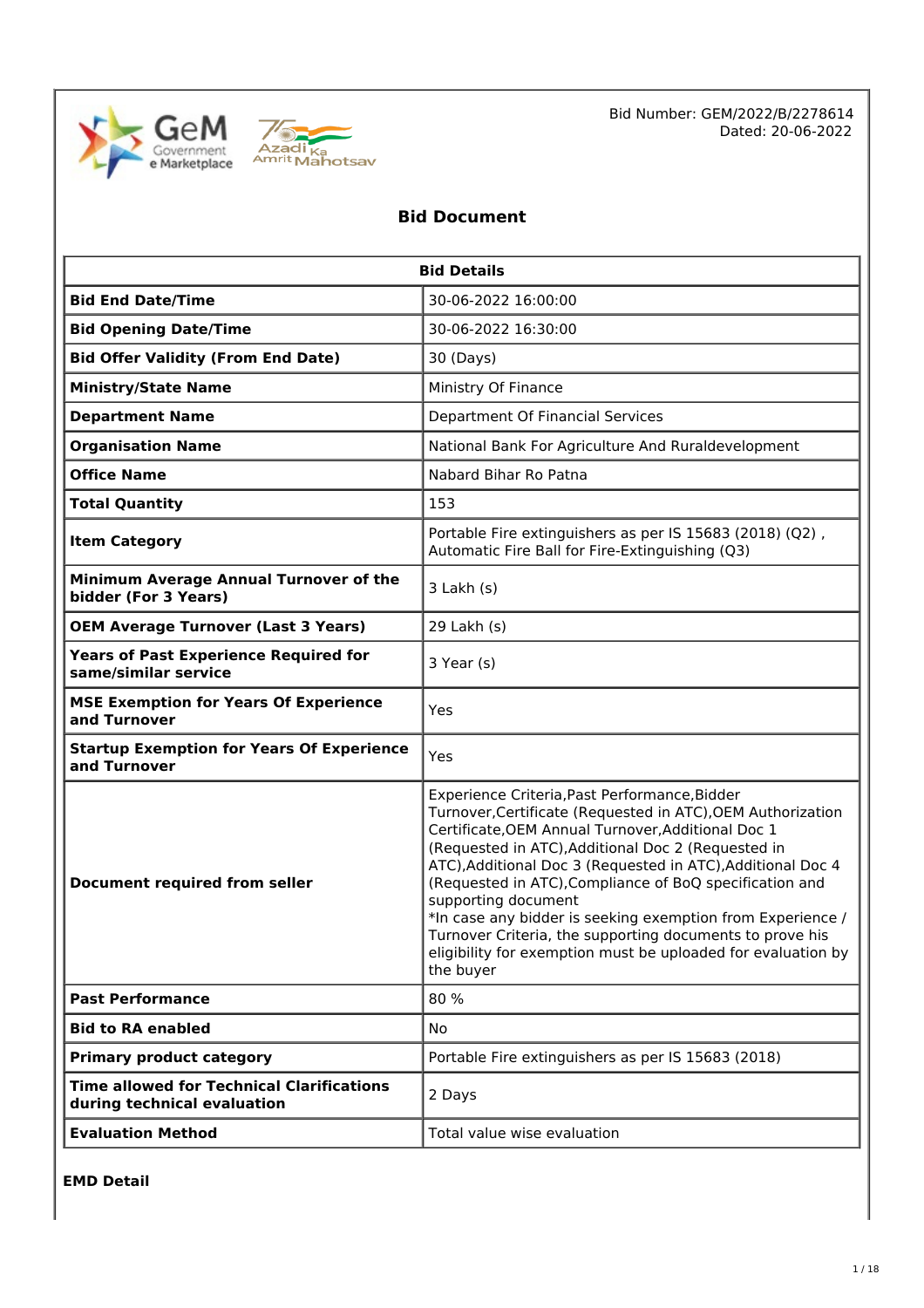| Advisory Bank                 | ll AXIS BANK LTD |  |  |
|-------------------------------|------------------|--|--|
| $\parallel$ EMD Percentage(%) | 2.00             |  |  |
| EMD Amount                    | 14476            |  |  |

# **ePBG Detail**

| Advisory Bank                       | ll AXIS BANK LTD |
|-------------------------------------|------------------|
| ePBG Percentage(%)                  | 5.00             |
| Duration of ePBG required (Months). | ∸                |

(a). EMD EXEMPTION: The bidder seeking EMD exemption, must submit the valid supporting document for the relevant category as per GeM GTC with the bid. Under MSE category, only manufacturers for goods and Service Providers for Services are eligible for exemption from EMD. Traders are excluded from the purview of this Policy.

(b). EMD & Performance security should be in favour of Beneficiary, wherever it is applicable.

#### **Beneficiary:**

Manager NABARD BIHAR RO PATNA, Department of Financial Services, National Bank for Agriculture and RuralDevelopment, Ministry of Finance (Kameshwar Singh)

## **Splitting**

Bid splitting not applied.

# **MII Purchase Preference**

| <u>вл</u><br>.<br>- - -<br>. .<br>w<br>п<br>$\overline{ }$<br>_<br>- - |  |
|------------------------------------------------------------------------|--|
|                                                                        |  |

# **MSE Purchase Preference**

| MSE<br>$\overline{\phantom{a}}$<br>Preference<br>rohoco<br>5e<br>ia:<br>∼<br>____<br>. | ∝ ⊿⊂<br>ີ |
|----------------------------------------------------------------------------------------|-----------|

1. If the bidder is a Micro or Small Enterprise as per latest definitions under MSME rules, the bidder shall be exempted from the requirement of "Bidder Turnover" criteria and "Experience Criteria". If the bidder is OEM of the offered products, it would also be exempted from the "OEM Average Turnover" criteria. In case any bidder is seeking exemption from Turnover / Experience Criteria, the supporting documents to prove his eligibility for exemption must be uploaded for evaluation by the buyer.

2. If the bidder is a Startup, the bidder shall be exempted from the requirement of "Bidder Turnover" criteria and "Experience Criteria". If the bidder is OEM of the offered products, it would also be exempted from the "OEM Average Turnover" criteria. In case any bidder is seeking exemption from Turnover / Experience Criteria, the supporting documents to prove his eligibility for exemption must be uploaded for evaluation by the buyer. 3. The minimum average annual financial turnover of the bidder during the last three years, ending on 31st March of the previous financial year, should be as indicated above in the bid document. Documentary evidence in the form of certified Audited Balance Sheets of relevant periods or a certificate from the Chartered Accountant / Cost Accountant indicating the turnover details for the relevant period shall be uploaded with the bid. In case the date of constitution / incorporation of the bidder is less than 3-year-old, the average turnover in respect of the completed financial years after the date of constitution shall be taken into account for this criteria.

4. Experience Criteria: In respect of the filter applied for experience criteria, the Bidder or its OEM {themselves or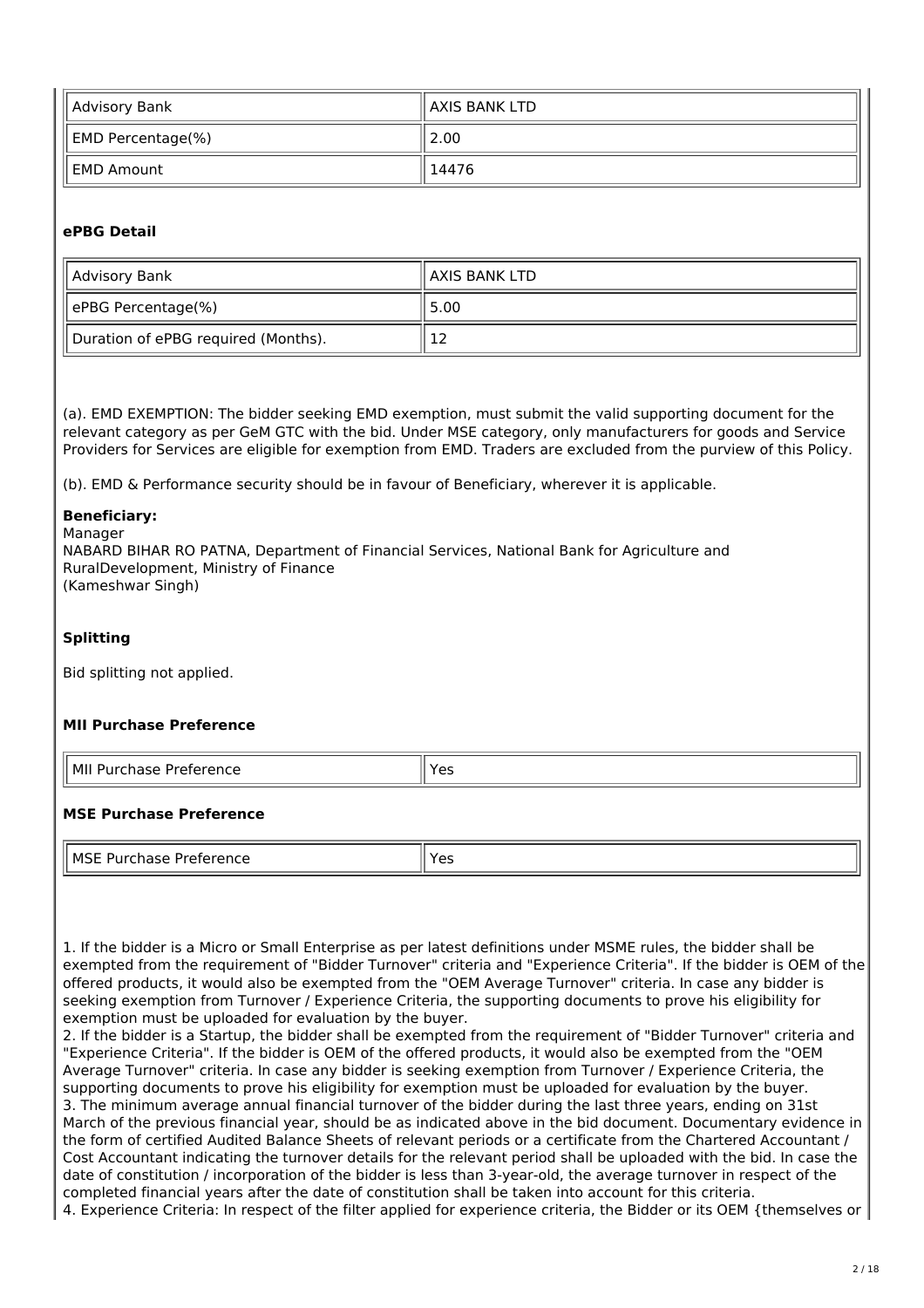through reseller(s)} should have regularly, manufactured and supplied same or similar Category Products to any Central / State Govt Organization / PSU / Public Listed Company for number of Financial years as indicated above in the bid document before the bid opening date. Copies of relevant contracts to be submitted along with bid in support of having supplied some quantity during each of the Financial year. In case of bunch bids, the category of primary product having highest value should meet this criterion.

5. OEM Turn Over Criteria: The minimum average annual financial turnover of the OEM of the offered product during the last three years, ending on 31st March of the previous financial year, should be as indicated in the bid document. Documentary evidence in the form of certified Audited Balance Sheets of relevant periods or a certificate from the Chartered Accountant / Cost Accountant indicating the turnover details for the relevant period shall be uploaded with the bid. In case the date of constitution / incorporation of the OEM is less than 3 year old, the average turnover in respect of the completed financial years after the date of constitution shall be taken into account for this criteria.

6. Preference to Make In India products (For bids < 200 Crore):Preference shall be given to Class 1 local supplier as defined in public procurement (Preference to Make in India), Order 2017 as amended from time to time and its subsequent Orders/Notifications issued by concerned Nodal Ministry for specific Goods/Products. The minimum local content to qualify as a Class 1 local supplier is denoted in the bid document. If the bidder wants to avail the Purchase preference, the bidder must upload a certificate from the OEM regarding the percentage of the local content and the details of locations at which the local value addition is made along with their bid, failing which no purchase preference shall be granted. In case the bid value is more than Rs 10 Crore, the declaration relating to percentage of local content shall be certified by the statutory auditor or cost auditor, if the OEM is a company and by a practicing cost accountant or a chartered accountant for OEMs other than companies as per the Public Procurement (preference to Make-in -India) order 2017 dated 04.06.2020. Only Class-I and Class-II Local suppliers as per MII order dated 4.6.2020 will be eligible to bid. Non - Local suppliers as per MII order dated 04.06.2020 are not eligible to participate. However, eligible micro and small enterprises will be allowed to participate .In case Buyer has selected Purchase preference to Micro and Small Enterprises clause in the bid, the same will get precedence over this clause.

7. Purchase preference to Micro and Small Enterprises (MSEs): Purchase preference will be given to MSEs as defined in Public Procurement Policy for Micro and Small Enterprises (MSEs) Order, 2012 dated 23.03.2012 issued by Ministry of Micro, Small and Medium Enterprises and its subsequent Orders/Notifications issued by concerned Ministry. If the bidder wants to avail the Purchase preference, the bidder must be the manufacturer of the offered product in case of bid for supply of goods. Traders are excluded from the purview of Public Procurement Policy for Micro and Small Enterprises. In respect of bid for Services, the bidder must be the Service provider of the offered Service. Relevant documentary evidence in this regard shall be uploaded along with the bid in respect of the offered product or service. If L-1 is not an MSE and MSE Seller (s) has/have quoted price within L-1+ 15% (Selected by Buyer)of margin of purchase preference /price band defined in relevant policy, such Seller shall be given opportunity to match L-1 price and contract will be awarded for 25%(selected by Buyer) percentage of total QUANTITY.

8. Past Performance: The Bidder or its OEM {themselves or through re-seller(s)} should have supplied same or similar Category Products for 80% of bid quantity, in at least one of the last three Financial years before the bid opening date to any Central / State Govt Organization / PSU / Public Listed Company. Copies of relevant contracts (proving supply of cumulative order quantity in any one financial year) to be submitted along with bid in support of quantity supplied in the relevant Financial year. In case of bunch bids, the category related to primary product having highest bid value should meet this criterion.

9. Short Duration Bid has been published by the Buyer with the approval of the Competent authority due to Emergency procurement of critical products/services.

# **Portable Fire Extinguishers As Per IS 15683 (2018) ( 33 pieces )**

**(Minimum 50% and 20% Local Content required for qualifying as Class 1 and Class 2 Local Supplier respectively)**

Brand Type Registered Brand

# **Technical Specifications**

| <b>Specification</b> | <b>Specification Name</b>  | <b>Bid Requirement (Allowed Values)</b>              |
|----------------------|----------------------------|------------------------------------------------------|
| Generic              | 'ype                       | Stored Pressure, Gas Cartridge Type (as per IS 4947) |
|                      | <b>Extinguishing Media</b> | Carbon Dioxide Based (as per IS 15222)               |
|                      |                            |                                                      |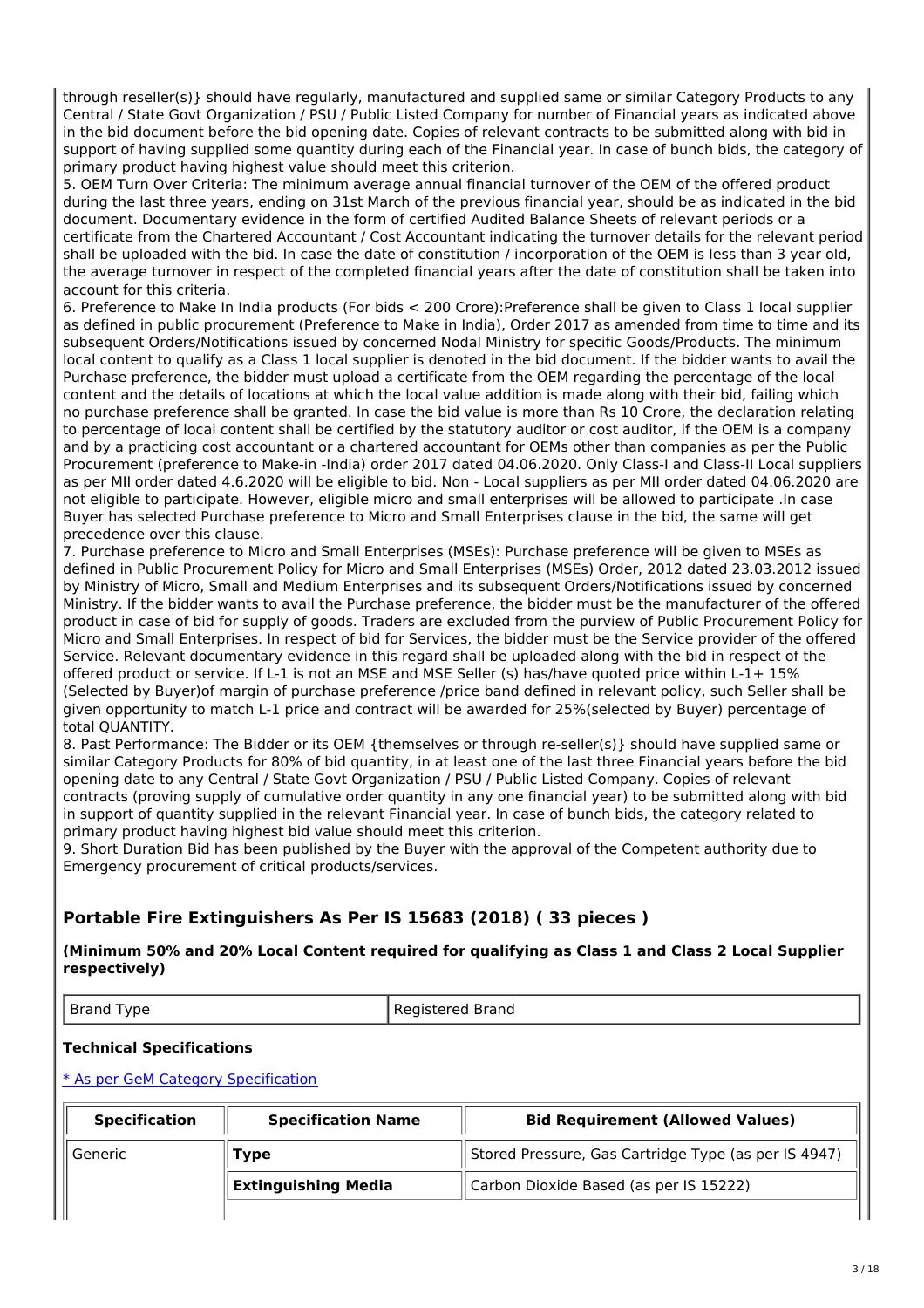| <b>Specification</b>       | <b>Specification Name</b>                                                                                                                                       | <b>Bid Requirement (Allowed Values)</b>                  |
|----------------------------|-----------------------------------------------------------------------------------------------------------------------------------------------------------------|----------------------------------------------------------|
|                            | <b>Expellant Medium</b>                                                                                                                                         | CO2 Extinguishing Medium                                 |
| Constructional<br>Material | <b>Type of Extinguisher</b>                                                                                                                                     | High Pressure Extinguisher (Service Pressure >19<br>bar) |
|                            | <b>Material Specification for</b><br>the body of High Pressure<br><b>Extinguisher (Hint: Select</b><br><b>NA Low Pressure</b><br><b>Extinguisher)</b>           | Steel body (as per latest IS 7285)                       |
|                            | <b>Material Specification for</b><br>the body of Low Pressure<br><b>Extinguisher (Hint: Select</b><br><b>NA High Pressure</b><br><b>Extinguisher)</b>           | <b>NA</b>                                                |
| Construction               | <b>Foam Based Extinguishing</b><br><b>Media (Hint: Select NA for</b><br><b>Extinguishing Media other</b><br>than Foam Based)                                    | <b>NA</b>                                                |
|                            | <b>Powder Based</b><br><b>Extinguishing Media (Hint:</b><br><b>Select NA for Extinguishing</b><br><b>Media other than Powder</b><br>Based)                      | <b>NA</b>                                                |
|                            | <b>Type of Clean Agent for</b><br><b>Clean Agent Based Fire</b><br><b>Extinguisher (as per CL 5-1-</b><br>3) (HINT: Select NA for<br>other Extinguishing Media) | <b>NA</b>                                                |
|                            | <b>Foam Based Fire</b><br><b>Extinguisher Capacity in</b><br><b>Liters (Hint: Select NA for</b><br><b>Extinguisher Capacity other</b><br>than Foam Based)       | <b>NA</b>                                                |
|                            | <b>Powder Based Fire</b><br><b>Extinguisher Capacity in Kg</b><br>(Hint: Select NA for<br><b>Extinguisher Capacity other</b><br>than Powder Based)              | <b>NA</b>                                                |
|                            | <b>Carbon Dioxide Based Fire</b><br><b>Extinguisher Capacity in Kg</b><br>(Hint: Select NA for<br><b>Extinguisher Capacity other</b><br>than CO2 Based)         | 4.5                                                      |
|                            | <b>Water Based Fire</b><br><b>Extinguisher Capacity in</b><br><b>Liters (Hint: Select NA for</b><br><b>Extinguisher Capacity other</b><br>than Water Based)     | <b>NA</b>                                                |
|                            | <b>Clean Agents Fire</b><br><b>Extinguisher Capacity in Kg</b><br>(Hint: Select NA for<br><b>Extinguisher Capacity other</b><br>than Clean Agents Based)        | <b>NA</b>                                                |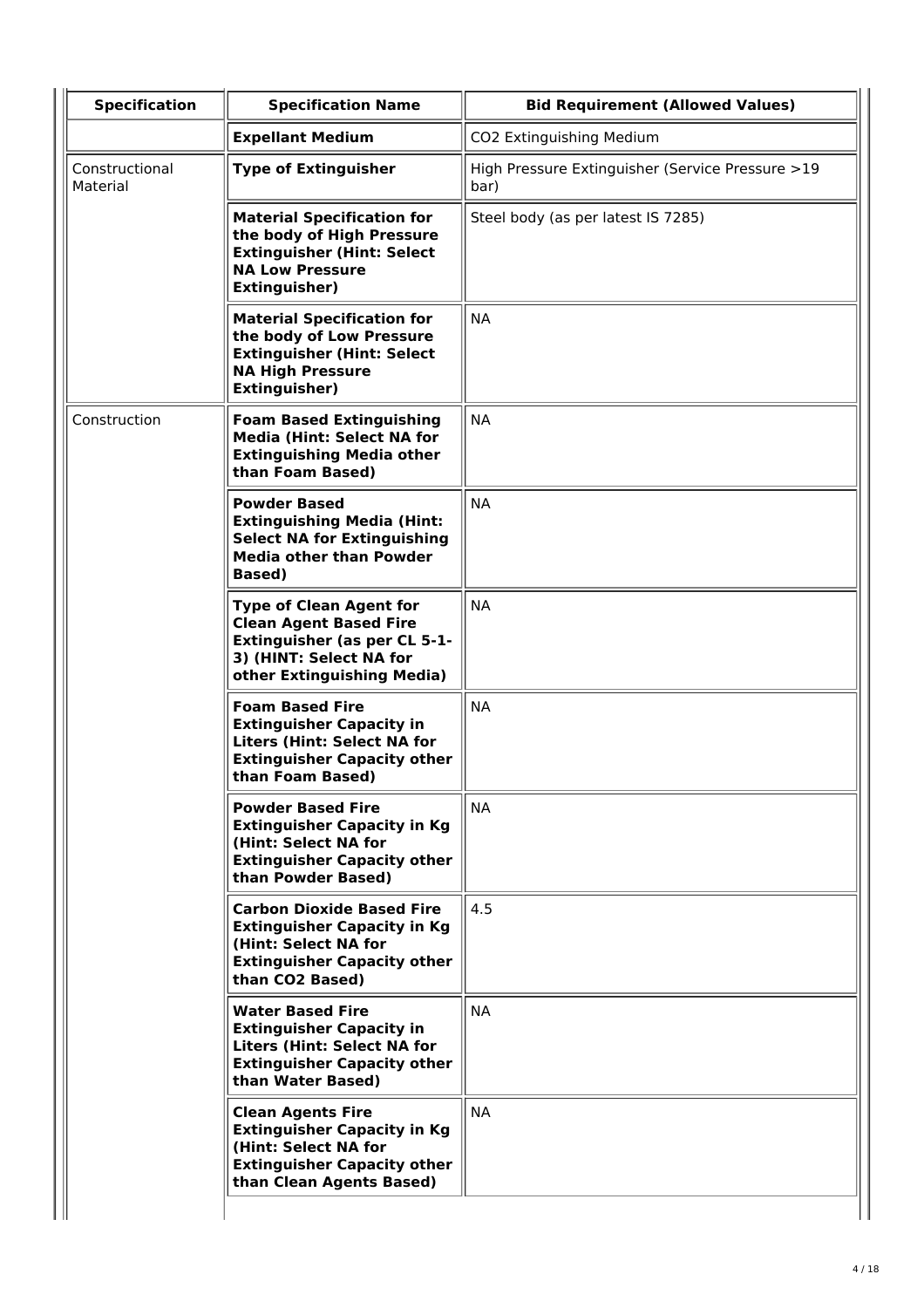| <b>Specification</b> | <b>Specification Name</b>                                                                                                                                       | <b>Bid Requirement (Allowed Values)</b>                                                                                                                                                                                                                                 |
|----------------------|-----------------------------------------------------------------------------------------------------------------------------------------------------------------|-------------------------------------------------------------------------------------------------------------------------------------------------------------------------------------------------------------------------------------------------------------------------|
|                      | <b>Water Mist Fire</b><br><b>Extinguisher Capacity in</b><br><b>Liters (Hint: Select NA for</b><br><b>Extinguisher Capacity other</b><br>than Water Mist Based) | <b>NA</b>                                                                                                                                                                                                                                                               |
|                      | <b>Features of Fire</b><br><b>Extinguisher</b>                                                                                                                  | Carrying Handle (Mandatory If Extinguisher having<br>mass $\geq$ 1.5Kg or Cylinder diameter, Safety Devices<br>(Mandatory for High Pressure Extinguisher),<br>Rechargeable, Hose Assemblies (Mandatory If mass<br>or volume of Extinguishing medium $>$ 3 Kg or Litres) |
|                      | <b>Class of fire for which Fire</b><br><b>Extinguisher is suitable</b>                                                                                          | Class -A, Class -B, Class -C, Class -D, Class -E, Class -F,<br>NA.                                                                                                                                                                                                      |
| Performance          | <b>Minimum Effective</b><br>discharge time for Fire<br><b>Extinguisher</b>                                                                                      | Above 8                                                                                                                                                                                                                                                                 |
|                      | <b>Fire Rating of different</b><br>class of fires (Hint: Higher<br>is better)                                                                                   | 1A, 2A, 3A, 4A, 6A, 10A, 15A, 20A, 8B, 13B, 21B, 34B,<br>55B, 70B, 89B, 113B, 144B, 183B, 233B, 5F, 15F, 25F,<br>75F, NA                                                                                                                                                |

| S.No. | Consignee/Reporti<br>ng Officer | <b>Address</b>                                                                           | Quantity | <b>Delivery Days</b> |
|-------|---------------------------------|------------------------------------------------------------------------------------------|----------|----------------------|
|       | Kameshwar Singh                 | 800001, Maurya Lok Complex,<br>Block "B", 4th and 5th Floor,<br>Dak Bungalow Road, Patna | 33       |                      |

# **Portable Fire Extinguishers As Per IS 15683 (2018) ( 17 pieces )**

**(Minimum 50% and 20% Local Content required for qualifying as Class 1 and Class 2 Local Supplier respectively)**

| Brand Type | Registered Brand |
|------------|------------------|
|------------|------------------|

# **Technical Specifications**

| <b>Specification</b> | <b>Specification Name</b>  | <b>Bid Requirement (Allowed Values)</b>                                      |  |
|----------------------|----------------------------|------------------------------------------------------------------------------|--|
| Generic<br>Type      |                            | Stored Pressure, Gas Cartridge Type (as per IS 4947)                         |  |
|                      | <b>Extinguishing Media</b> | Powder Based (as per IS 4308)                                                |  |
|                      | <b>Expellant Medium</b>    | CO2 Cartridge Based, N2 Based (Stored Pressure),<br>CO2 Extinguishing Medium |  |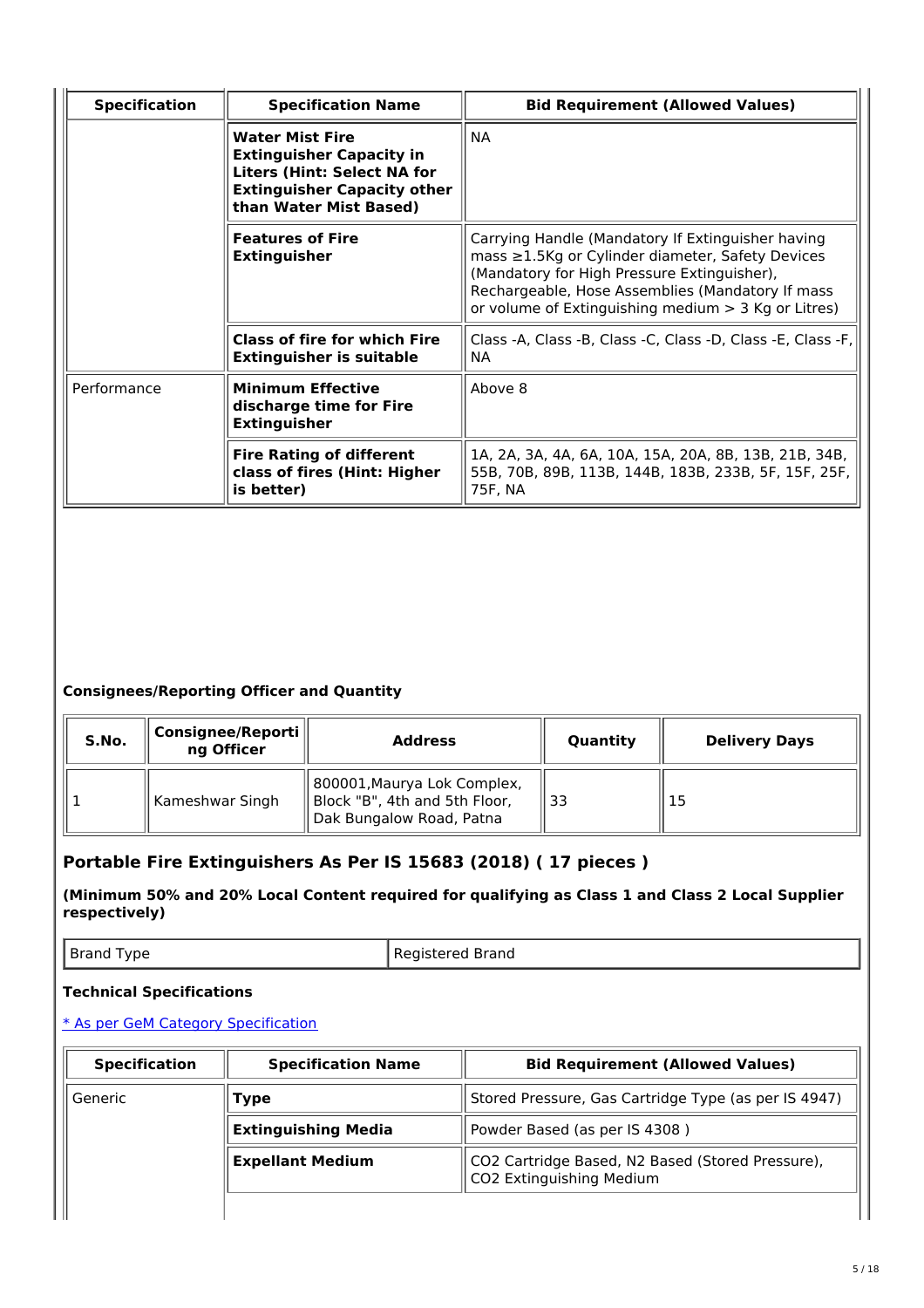| <b>Specification</b> | <b>Specification Name</b>                                                                                                                                       | <b>Bid Requirement (Allowed Values)</b>                                                                                                                                                                                                                                                                  |
|----------------------|-----------------------------------------------------------------------------------------------------------------------------------------------------------------|----------------------------------------------------------------------------------------------------------------------------------------------------------------------------------------------------------------------------------------------------------------------------------------------------------|
| Constructional       | <b>Type of Extinguisher</b>                                                                                                                                     | Low Pressure Extinguisher (Service Pressure ≤19 bar)                                                                                                                                                                                                                                                     |
| Material             | <b>Material Specification for</b><br>the body of High Pressure<br><b>Extinguisher (Hint: Select</b><br><b>NA Low Pressure</b><br><b>Extinguisher)</b>           | Steel body (as per latest IS 7285), Aluminium body<br>(as per latest IS 15660), NA                                                                                                                                                                                                                       |
|                      | <b>Material Specification for</b><br>the body of Low Pressure<br><b>Extinguisher (Hint: Select</b><br><b>NA High Pressure</b><br><b>Extinguisher)</b>           | Welded low carbon steel cylinders (as per Clause<br>9.2.5 of IS 15683), Stainless steel cylinders (as per<br>Clause 9.2.6 of IS 15683), Aluminium Cylinder<br>seamless construction (as per Clause 9.2.7 of IS<br>15683), Composite cylinder non-metallic liner (as per<br>Clause 9.2.8 of IS 15683), NA |
| Construction         | <b>Foam Based Extinguishing</b><br><b>Media (Hint: Select NA for</b><br><b>Extinguishing Media other</b><br>than Foam Based)                                    | Protein Foam (PF), Aqueous Film Forming Foam<br>(AFFF), Film Forming Fluoro- Protein Foam (FFFP),<br>Synthetic Foam, AR Foam, NA                                                                                                                                                                         |
|                      | <b>Powder Based</b><br><b>Extinguishing Media (Hint:</b><br><b>Select NA for Extinguishing</b><br><b>Media other than Powder</b><br><b>Based</b> )              | <b>ABC</b>                                                                                                                                                                                                                                                                                               |
|                      | <b>Type of Clean Agent for</b><br><b>Clean Agent Based Fire</b><br><b>Extinguisher (as per CL 5-1-</b><br>3) (HINT: Select NA for<br>other Extinguishing Media) | <b>NA</b>                                                                                                                                                                                                                                                                                                |
|                      | <b>Foam Based Fire</b><br><b>Extinguisher Capacity in</b><br><b>Liters (Hint: Select NA for</b><br><b>Extinguisher Capacity other</b><br>than Foam Based)       | 2, 3, 4, 6, 9, NA                                                                                                                                                                                                                                                                                        |
|                      | <b>Powder Based Fire</b><br><b>Extinguisher Capacity in Kg</b><br>(Hint: Select NA for<br><b>Extinguisher Capacity other</b><br>than Powder Based)              | $\overline{\mathbf{4}}$                                                                                                                                                                                                                                                                                  |
|                      | <b>Carbon Dioxide Based Fire</b><br><b>Extinguisher Capacity in Kg</b><br>(Hint: Select NA for<br><b>Extinguisher Capacity other</b><br>than CO2 Based)         | <b>NA</b>                                                                                                                                                                                                                                                                                                |
|                      | <b>Water Based Fire</b><br><b>Extinguisher Capacity in</b><br><b>Liters (Hint: Select NA for</b><br><b>Extinguisher Capacity other</b><br>than Water Based)     | <b>NA</b>                                                                                                                                                                                                                                                                                                |
|                      | <b>Clean Agents Fire</b><br><b>Extinguisher Capacity in Kg</b><br>(Hint: Select NA for<br><b>Extinguisher Capacity other</b><br>than Clean Agents Based)        | <b>NA</b>                                                                                                                                                                                                                                                                                                |
|                      |                                                                                                                                                                 |                                                                                                                                                                                                                                                                                                          |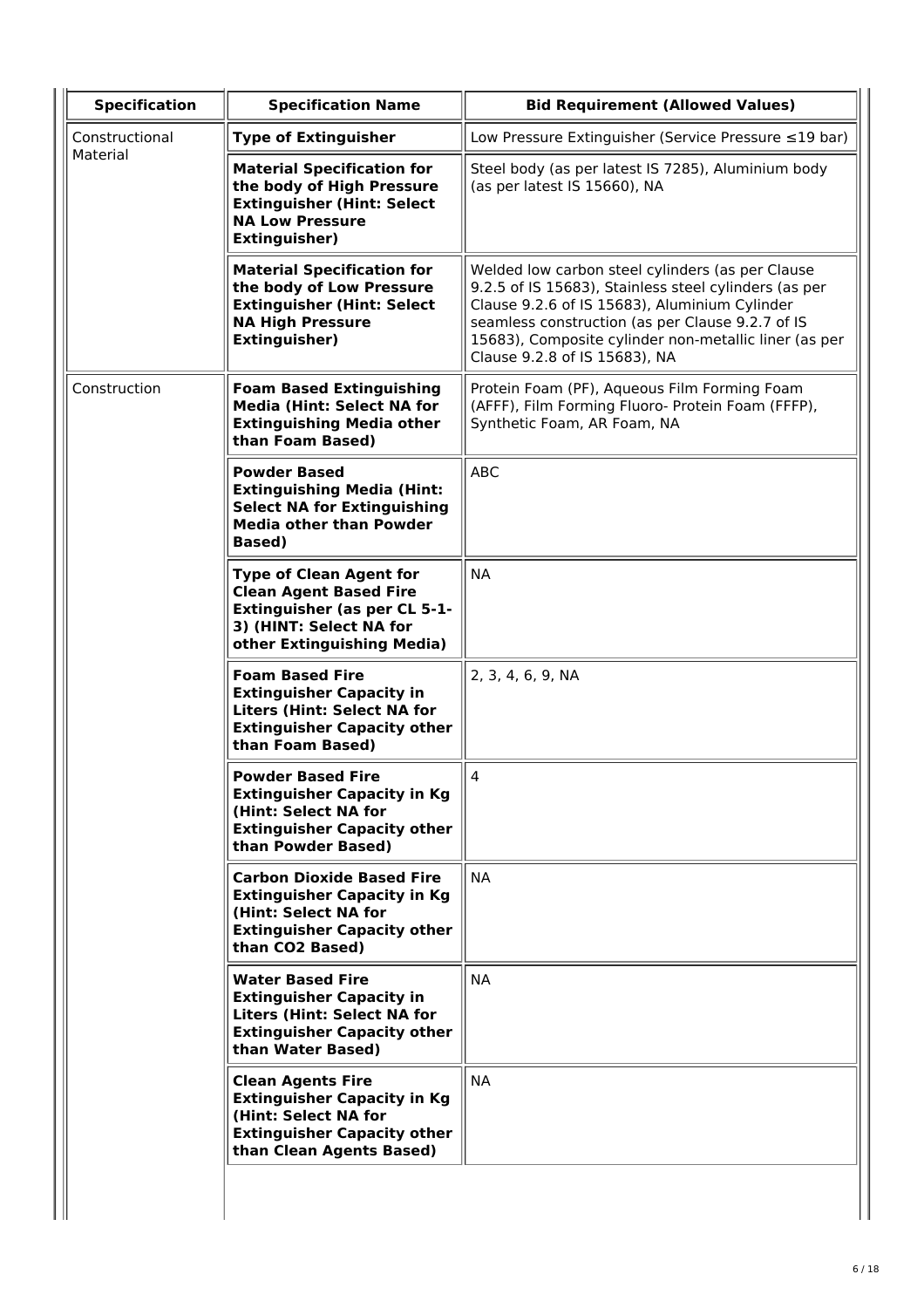| <b>Specification</b> | <b>Specification Name</b>                                                                                                                                       | <b>Bid Requirement (Allowed Values)</b>                                                                                                                                                                                                                           |
|----------------------|-----------------------------------------------------------------------------------------------------------------------------------------------------------------|-------------------------------------------------------------------------------------------------------------------------------------------------------------------------------------------------------------------------------------------------------------------|
|                      | <b>Water Mist Fire</b><br><b>Extinguisher Capacity in</b><br><b>Liters (Hint: Select NA for</b><br><b>Extinguisher Capacity other</b><br>than Water Mist Based) | <b>NA</b>                                                                                                                                                                                                                                                         |
|                      | <b>Features of Fire</b><br><b>Extinguisher</b>                                                                                                                  | Carrying Handle (Mandatory If Extinguisher having<br>mass ≥1.5Kg or Cylinder diameter, Safety Devices<br>(Mandatory for High Pressure Extinguisher),<br>Rechargeable, Hose Assemblies (Mandatory If mass<br>or volume of Extinguishing medium $>$ 3 Kg or Litres) |
|                      | <b>Class of fire for which Fire</b><br><b>Extinguisher is suitable</b>                                                                                          | Class -A, Class -B, Class -C, Class -D, Class -E, Class -F,<br>NA.                                                                                                                                                                                                |
| Performance          | <b>Minimum Effective</b><br>discharge time for Fire<br><b>Extinguisher</b>                                                                                      | Above 8                                                                                                                                                                                                                                                           |
|                      | <b>Fire Rating of different</b><br>class of fires (Hint: Higher<br>is better)                                                                                   | 1A, 2A, 3A, 4A, 6A, 10A, 15A, 20A, 8B, 13B, 21B, 34B,<br>55B, 70B, 89B, 113B, 144B, 183B, 233B, 5F, 15F, 25F,<br>75F, NA                                                                                                                                          |

| S.No. | Consignee/Reporti<br>ng Officer | <b>Address</b>                                                                           | Quantity | <b>Delivery Days</b> |
|-------|---------------------------------|------------------------------------------------------------------------------------------|----------|----------------------|
|       | Kameshwar Singh                 | 800001, Maurya Lok Complex,<br>Block "B", 4th and 5th Floor,<br>Dak Bungalow Road, Patna |          | $\overline{15}$      |

# **Portable Fire Extinguishers As Per IS 15683 (2018) ( 70 pieces )**

**(Minimum 50% and 20% Local Content required for qualifying as Class 1 and Class 2 Local Supplier respectively)**

| Brand Type | Registered Brand |
|------------|------------------|
|------------|------------------|

# **Technical Specifications**

| <b>Specification</b> | <b>Specification Name</b>  | <b>Bid Requirement (Allowed Values)</b>                                      |  |
|----------------------|----------------------------|------------------------------------------------------------------------------|--|
| Generic<br>Type      |                            | Stored Pressure, Gas Cartridge Type (as per IS 4947)                         |  |
|                      | <b>Extinguishing Media</b> | Powder Based (as per IS 4308)                                                |  |
|                      | <b>Expellant Medium</b>    | CO2 Cartridge Based, N2 Based (Stored Pressure),<br>CO2 Extinguishing Medium |  |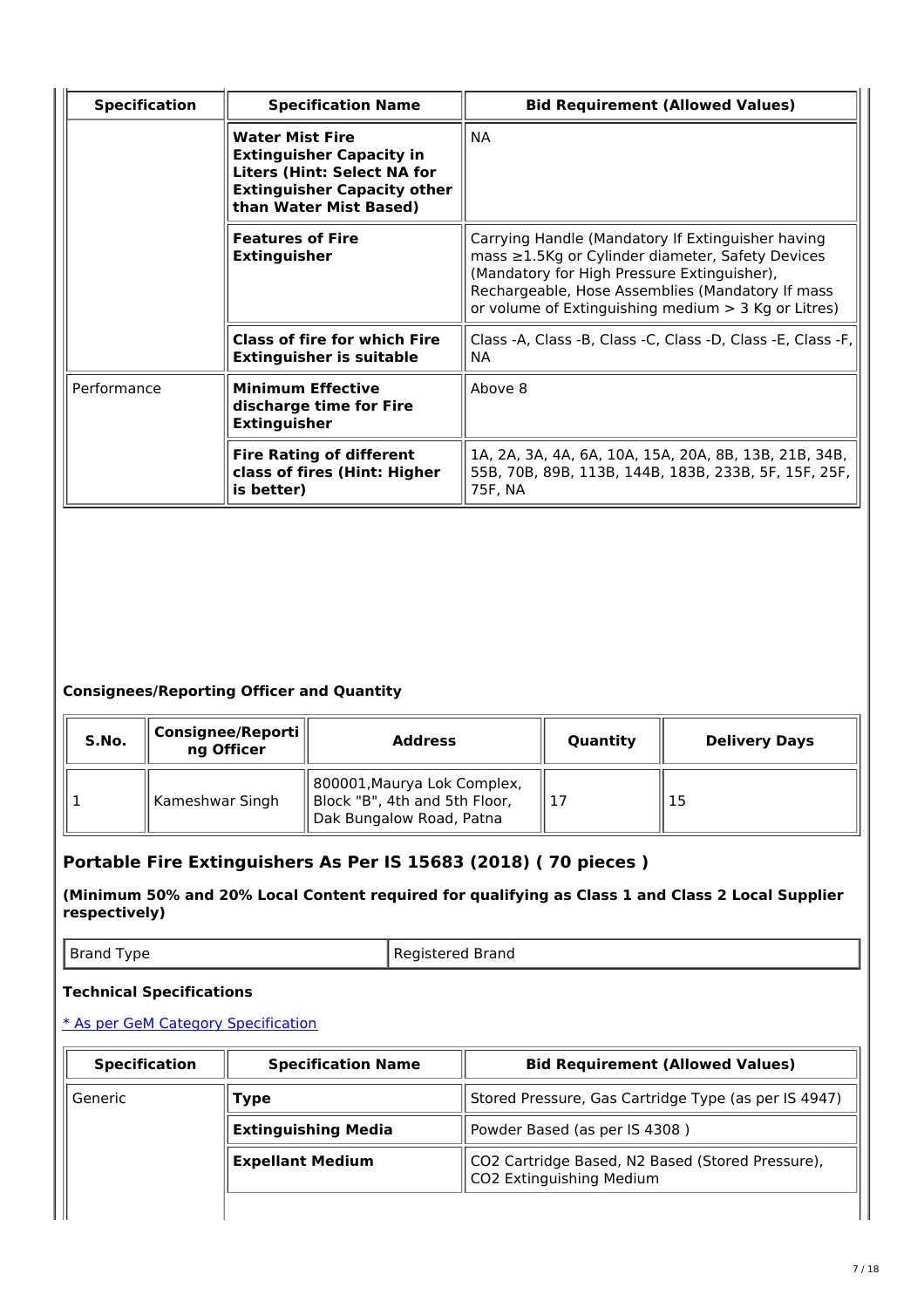| <b>Specification</b> | <b>Specification Name</b>                                                                                                                                       | <b>Bid Requirement (Allowed Values)</b>                                                                                                                                                                                                                                                                  |
|----------------------|-----------------------------------------------------------------------------------------------------------------------------------------------------------------|----------------------------------------------------------------------------------------------------------------------------------------------------------------------------------------------------------------------------------------------------------------------------------------------------------|
| Constructional       | <b>Type of Extinguisher</b>                                                                                                                                     | Low Pressure Extinguisher (Service Pressure ≤19 bar)                                                                                                                                                                                                                                                     |
| Material             | <b>Material Specification for</b><br>the body of High Pressure<br><b>Extinguisher (Hint: Select</b><br><b>NA Low Pressure</b><br><b>Extinguisher)</b>           | Steel body (as per latest IS 7285), Aluminium body<br>(as per latest IS 15660), NA                                                                                                                                                                                                                       |
|                      | <b>Material Specification for</b><br>the body of Low Pressure<br><b>Extinguisher (Hint: Select</b><br><b>NA High Pressure</b><br><b>Extinguisher)</b>           | Welded low carbon steel cylinders (as per Clause<br>9.2.5 of IS 15683), Stainless steel cylinders (as per<br>Clause 9.2.6 of IS 15683), Aluminium Cylinder<br>seamless construction (as per Clause 9.2.7 of IS<br>15683), Composite cylinder non-metallic liner (as per<br>Clause 9.2.8 of IS 15683), NA |
| Construction         | <b>Foam Based Extinguishing</b><br><b>Media (Hint: Select NA for</b><br><b>Extinguishing Media other</b><br>than Foam Based)                                    | Protein Foam (PF), Aqueous Film Forming Foam<br>(AFFF), Film Forming Fluoro- Protein Foam (FFFP),<br>Synthetic Foam, AR Foam, NA                                                                                                                                                                         |
|                      | <b>Powder Based</b><br><b>Extinguishing Media (Hint:</b><br><b>Select NA for Extinguishing</b><br><b>Media other than Powder</b><br><b>Based</b> )              | <b>ABC</b>                                                                                                                                                                                                                                                                                               |
|                      | <b>Type of Clean Agent for</b><br><b>Clean Agent Based Fire</b><br><b>Extinguisher (as per CL 5-1-</b><br>3) (HINT: Select NA for<br>other Extinguishing Media) | <b>NA</b>                                                                                                                                                                                                                                                                                                |
|                      | <b>Foam Based Fire</b><br><b>Extinguisher Capacity in</b><br><b>Liters (Hint: Select NA for</b><br><b>Extinguisher Capacity other</b><br>than Foam Based)       | 2, 3, 4, 6, 9, NA                                                                                                                                                                                                                                                                                        |
|                      | <b>Powder Based Fire</b><br><b>Extinguisher Capacity in Kg</b><br>(Hint: Select NA for<br><b>Extinguisher Capacity other</b><br>than Powder Based)              | $\overline{2}$                                                                                                                                                                                                                                                                                           |
|                      | <b>Carbon Dioxide Based Fire</b><br><b>Extinguisher Capacity in Kg</b><br>(Hint: Select NA for<br><b>Extinguisher Capacity other</b><br>than CO2 Based)         | <b>NA</b>                                                                                                                                                                                                                                                                                                |
|                      | <b>Water Based Fire</b><br><b>Extinguisher Capacity in</b><br><b>Liters (Hint: Select NA for</b><br><b>Extinguisher Capacity other</b><br>than Water Based)     | <b>NA</b>                                                                                                                                                                                                                                                                                                |
|                      | <b>Clean Agents Fire</b><br><b>Extinguisher Capacity in Kg</b><br>(Hint: Select NA for<br><b>Extinguisher Capacity other</b><br>than Clean Agents Based)        | <b>NA</b>                                                                                                                                                                                                                                                                                                |
|                      |                                                                                                                                                                 |                                                                                                                                                                                                                                                                                                          |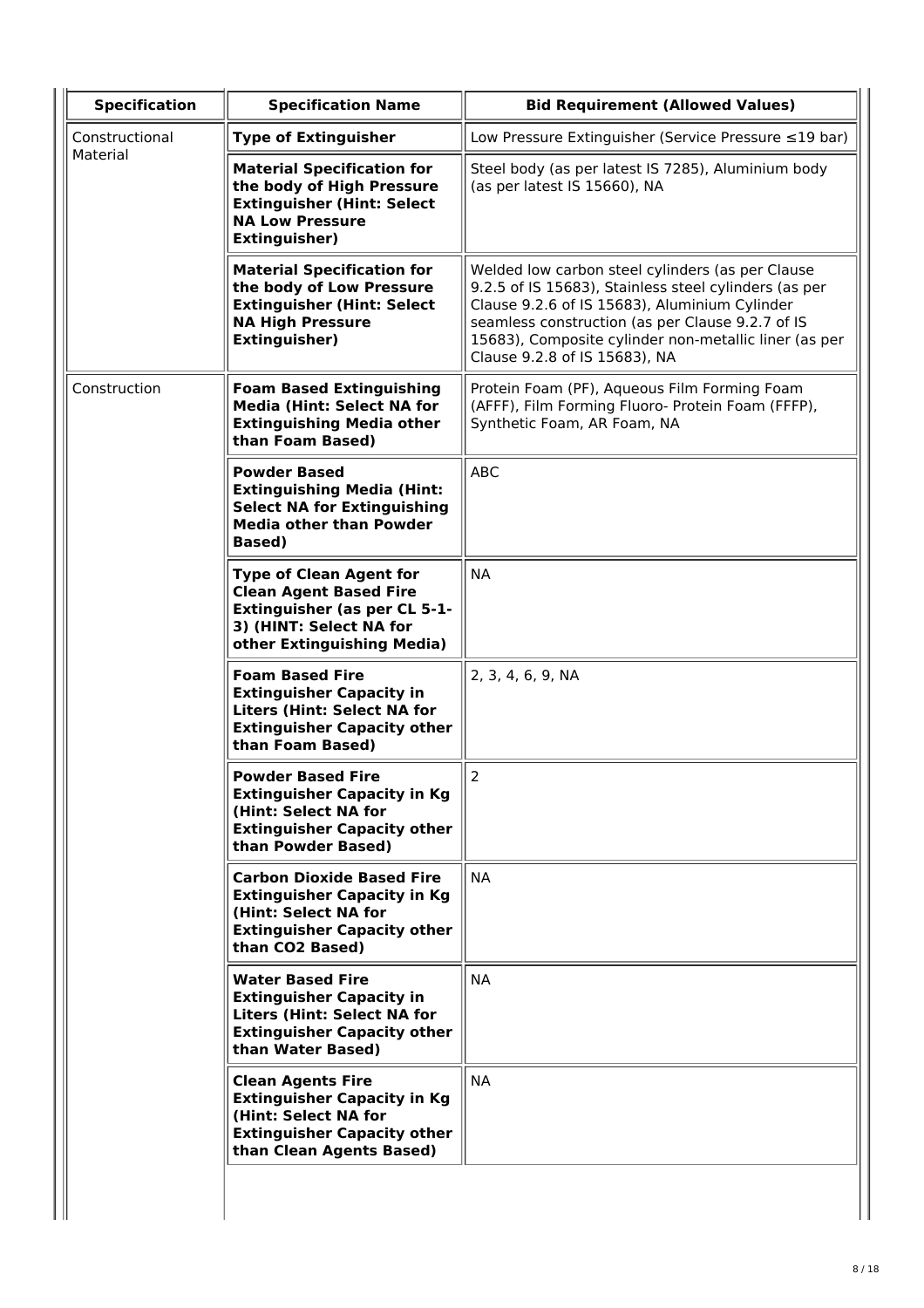| <b>Specification</b> | <b>Specification Name</b>                                                                                                                                       | <b>Bid Requirement (Allowed Values)</b>                                                                                                                                                                                                                                 |
|----------------------|-----------------------------------------------------------------------------------------------------------------------------------------------------------------|-------------------------------------------------------------------------------------------------------------------------------------------------------------------------------------------------------------------------------------------------------------------------|
|                      | <b>Water Mist Fire</b><br><b>Extinguisher Capacity in</b><br><b>Liters (Hint: Select NA for</b><br><b>Extinguisher Capacity other</b><br>than Water Mist Based) | <b>NA</b>                                                                                                                                                                                                                                                               |
|                      | <b>Features of Fire</b><br><b>Extinguisher</b>                                                                                                                  | Carrying Handle (Mandatory If Extinguisher having<br>mass $\geq$ 1.5Kg or Cylinder diameter, Safety Devices<br>(Mandatory for High Pressure Extinguisher),<br>Rechargeable, Hose Assemblies (Mandatory If mass<br>or volume of Extinguishing medium $>$ 3 Kg or Litres) |
|                      | <b>Class of fire for which Fire</b><br><b>Extinguisher is suitable</b>                                                                                          | Class -A, Class -B, Class -C, Class -D, Class -E, Class -F,<br>NA.                                                                                                                                                                                                      |
| Performance          | <b>Minimum Effective</b><br>discharge time for Fire<br><b>Extinguisher</b>                                                                                      | Above 8                                                                                                                                                                                                                                                                 |
|                      | <b>Fire Rating of different</b><br>class of fires (Hint: Higher<br>is better)                                                                                   | 1A, 2A, 3A, 4A, 6A, 10A, 15A, 20A, 8B, 13B, 21B, 34B,<br>55B, 70B, 89B, 113B, 144B, 183B, 233B, 5F, 15F, 25F,<br>75F, NA                                                                                                                                                |

| S.No. | <b>Consignee/Reporti</b><br>ng Officer | <b>Address</b>                                                                                               | Quantity | <b>Delivery Days</b> |
|-------|----------------------------------------|--------------------------------------------------------------------------------------------------------------|----------|----------------------|
|       | Anup Kumar                             | 800023, Flat No. - A1G1,<br>NABARD Vihar, Punaichak,<br>Patna                                                | 40       | 15                   |
|       | Prasant                                | 800001, Visiting Officers Flat,<br>8th Floor, NABARD Sadan, Near<br>Republic Hotel, Exhibition Road<br>Patna | 30       | 15                   |

# **Portable Fire Extinguishers As Per IS 15683 (2018) ( 3 pieces )**

# **(Minimum 50% and 20% Local Content required for qualifying as Class 1 and Class 2 Local Supplier respectively)**

Brand Type **Registered Brand** 

# **Technical Specifications**

| <b>Specification</b> | <b>Specification Name</b> | <b>Bid Requirement (Allowed Values)</b>              |  |
|----------------------|---------------------------|------------------------------------------------------|--|
| Generic              | Type                      | Stored Pressure, Gas Cartridge Type (as per IS 4947) |  |
|                      |                           |                                                      |  |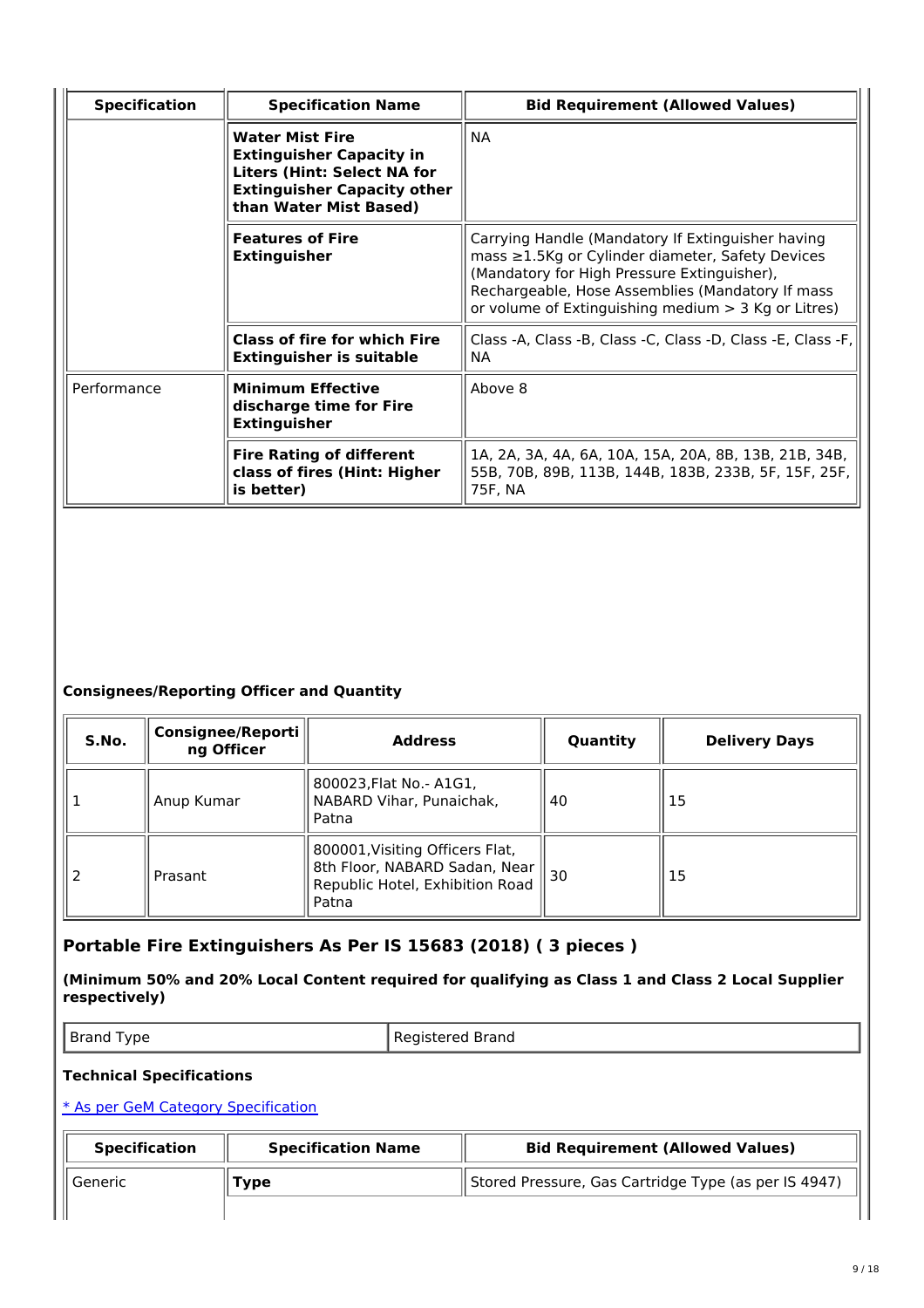| <b>Specification</b>       | <b>Specification Name</b>                                                                                                                                       | <b>Bid Requirement (Allowed Values)</b>                                                                                                                                                                                                                                                                  |  |  |
|----------------------------|-----------------------------------------------------------------------------------------------------------------------------------------------------------------|----------------------------------------------------------------------------------------------------------------------------------------------------------------------------------------------------------------------------------------------------------------------------------------------------------|--|--|
|                            | <b>Extinguishing Media</b>                                                                                                                                      | Water Based, Foam Based (as per IS 4989), Powder<br>Based (as per IS 4308), Carbon Dioxide Based (as per<br>IS 15222), Clean Agent (certificate of<br>manufacturer/supplier), Water Mist Type                                                                                                            |  |  |
|                            | <b>Expellant Medium</b>                                                                                                                                         | CO2 Cartridge Based, N2 Based (Stored Pressure),<br>CO2 Extinguishing Medium                                                                                                                                                                                                                             |  |  |
| Constructional<br>Material | <b>Type of Extinguisher</b>                                                                                                                                     | High Pressure Extinguisher (Service Pressure >19<br>bar), Low Pressure Extinguisher (Service Pressure<br>$\leq$ 19 bar)                                                                                                                                                                                  |  |  |
|                            | <b>Material Specification for</b><br>the body of High Pressure<br><b>Extinguisher (Hint: Select</b><br><b>NA Low Pressure</b><br><b>Extinguisher)</b>           | Steel body (as per latest IS 7285), Aluminium body<br>(as per latest IS 15660), NA                                                                                                                                                                                                                       |  |  |
|                            | <b>Material Specification for</b><br>the body of Low Pressure<br><b>Extinguisher (Hint: Select</b><br><b>NA High Pressure</b><br><b>Extinguisher)</b>           | Welded low carbon steel cylinders (as per Clause<br>9.2.5 of IS 15683), Stainless steel cylinders (as per<br>Clause 9.2.6 of IS 15683), Aluminium Cylinder<br>seamless construction (as per Clause 9.2.7 of IS<br>15683), Composite cylinder non-metallic liner (as per<br>Clause 9.2.8 of IS 15683), NA |  |  |
| Construction               | <b>Foam Based Extinguishing</b><br><b>Media (Hint: Select NA for</b><br><b>Extinguishing Media other</b><br>than Foam Based)                                    | Protein Foam (PF), Aqueous Film Forming Foam<br>(AFFF), Film Forming Fluoro- Protein Foam (FFFP),<br>Synthetic Foam, AR Foam, NA                                                                                                                                                                         |  |  |
|                            | <b>Powder Based</b><br><b>Extinguishing Media (Hint:</b><br><b>Select NA for Extinguishing</b><br><b>Media other than Powder</b><br><b>Based</b> )              | BC, ABC, Specially made for class-D Fire, Specially<br>made for class-B Fire, NA                                                                                                                                                                                                                         |  |  |
|                            | <b>Type of Clean Agent for</b><br><b>Clean Agent Based Fire</b><br><b>Extinguisher (as per CL 5-1-</b><br>3) (HINT: Select NA for<br>other Extinguishing Media) | yes, NA                                                                                                                                                                                                                                                                                                  |  |  |
|                            | <b>Foam Based Fire</b><br><b>Extinguisher Capacity in</b><br><b>Liters (Hint: Select NA for</b><br><b>Extinguisher Capacity other</b><br>than Foam Based)       | 2, 3, 4, 6, 9, NA                                                                                                                                                                                                                                                                                        |  |  |
|                            | <b>Powder Based Fire</b><br><b>Extinguisher Capacity in Kg</b><br>(Hint: Select NA for<br><b>Extinguisher Capacity other</b><br>than Powder Based)              | 1, 2, 4, 6, 9, 12, NA                                                                                                                                                                                                                                                                                    |  |  |
|                            | <b>Carbon Dioxide Based Fire</b><br><b>Extinguisher Capacity in Kg</b><br>(Hint: Select NA for<br><b>Extinguisher Capacity other</b><br>than CO2 Based)         | 2, 3, 4.5, NA                                                                                                                                                                                                                                                                                            |  |  |
|                            |                                                                                                                                                                 |                                                                                                                                                                                                                                                                                                          |  |  |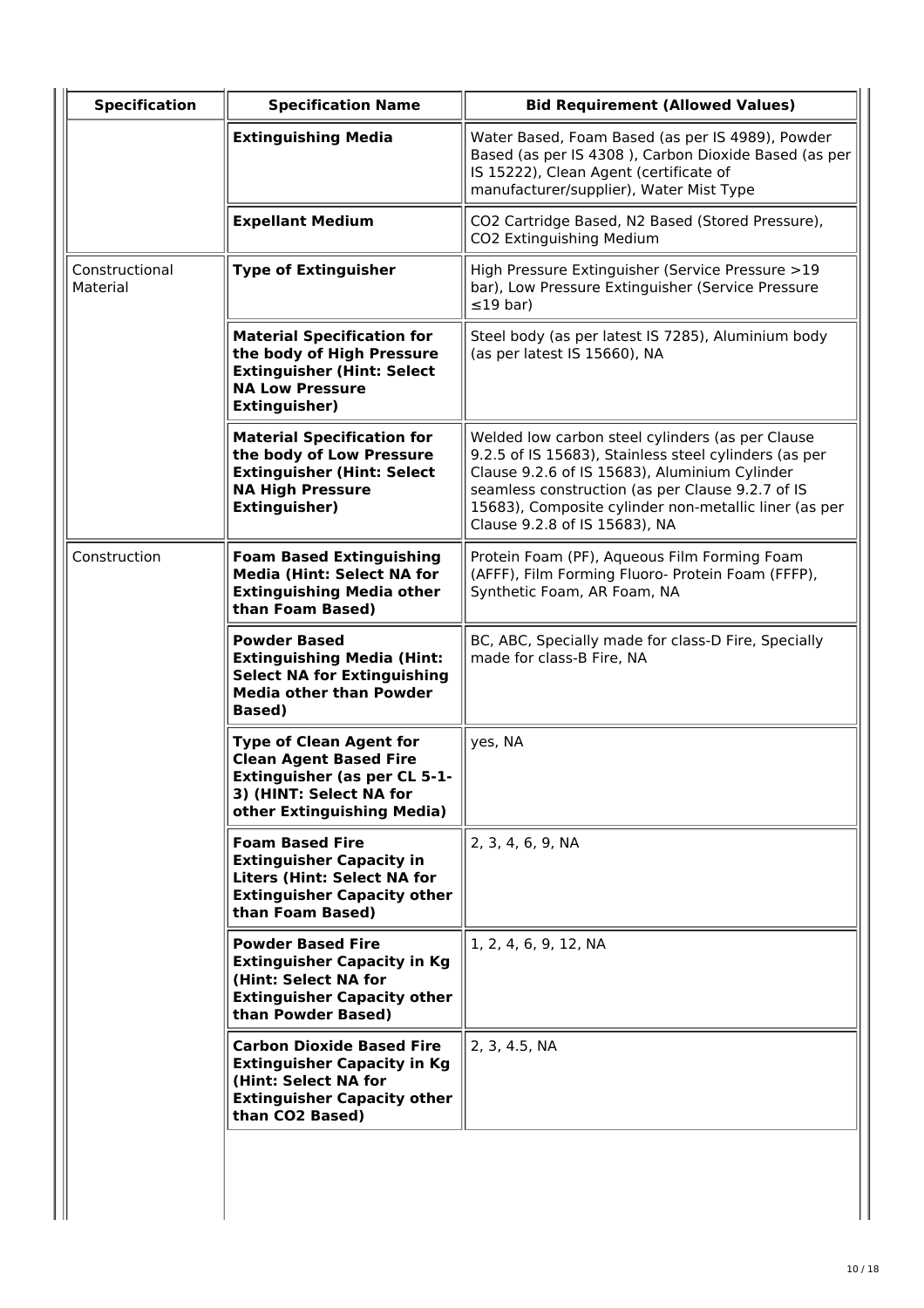| <b>Specification</b> | <b>Specification Name</b>                                                                                                                                       | <b>Bid Requirement (Allowed Values)</b>                                                                                                                                                                                                                                         |
|----------------------|-----------------------------------------------------------------------------------------------------------------------------------------------------------------|---------------------------------------------------------------------------------------------------------------------------------------------------------------------------------------------------------------------------------------------------------------------------------|
|                      | <b>Water Based Fire</b><br><b>Extinguisher Capacity in</b><br><b>Liters (Hint: Select NA for</b><br><b>Extinguisher Capacity other</b><br>than Water Based)     | 2, 3, 4, 6, 9, NA                                                                                                                                                                                                                                                               |
|                      | <b>Clean Agents Fire</b><br><b>Extinguisher Capacity in Kg</b><br>(Hint: Select NA for<br><b>Extinguisher Capacity other</b><br>than Clean Agents Based)        | 2, 4, 6, NA                                                                                                                                                                                                                                                                     |
|                      | <b>Water Mist Fire</b><br><b>Extinguisher Capacity in</b><br><b>Liters (Hint: Select NA for</b><br><b>Extinguisher Capacity other</b><br>than Water Mist Based) | 2, 3, 4, 6, 9, NA                                                                                                                                                                                                                                                               |
|                      | <b>Features of Fire</b><br><b>Extinguisher</b>                                                                                                                  | Carrying Handle (Mandatory If Extinguisher having<br>mass ≥1.5Kg or Cylinder diameter, Safety Devices<br>(Mandatory for High Pressure Extinguisher),<br>Rechargeable, Hose Assemblies (Mandatory If mass<br>or volume of Extinguishing medium $>$ 3 Kg or Litres),<br><b>NA</b> |
|                      | <b>Class of fire for which Fire</b><br><b>Extinguisher is suitable</b>                                                                                          | Class -A, Class -B, Class -C, Class -D, Class -E, Class -F,<br><b>NA</b>                                                                                                                                                                                                        |
| Performance          | <b>Minimum Effective</b><br>discharge time for Fire<br><b>Extinguisher</b>                                                                                      | Above 8                                                                                                                                                                                                                                                                         |
|                      | <b>Fire Rating of different</b><br>class of fires (Hint: Higher<br>is better)                                                                                   | 1A, 2A, 3A, 4A, 6A, 10A, 15A, 20A, 8B, 13B, 21B, 34B,<br>55B, 70B, 89B, 113B, 144B, 183B, 233B, 5F, 15F, 25F,<br>75F, NA                                                                                                                                                        |

| S.No. | Consignee/Reporti<br>ng Officer | <b>Address</b>                                                                           | Quantity | <b>Delivery Days</b> |
|-------|---------------------------------|------------------------------------------------------------------------------------------|----------|----------------------|
|       | Kameshwar Singh                 | 800001, Maurya Lok Complex,<br>Block "B", 4th and 5th Floor,<br>Dak Bungalow Road, Patna |          | 15                   |

# **Automatic Fire Ball For Fire-Extinguishing ( 30 pieces )**

# **(Minimum 50% and 20% Local Content required for qualifying as Class 1 and Class 2 Local Supplier respectively)**

| рe<br>$- \cdot - \cdot -$<br>$\sim$ $\sim$ | tered Brand |
|--------------------------------------------|-------------|
|--------------------------------------------|-------------|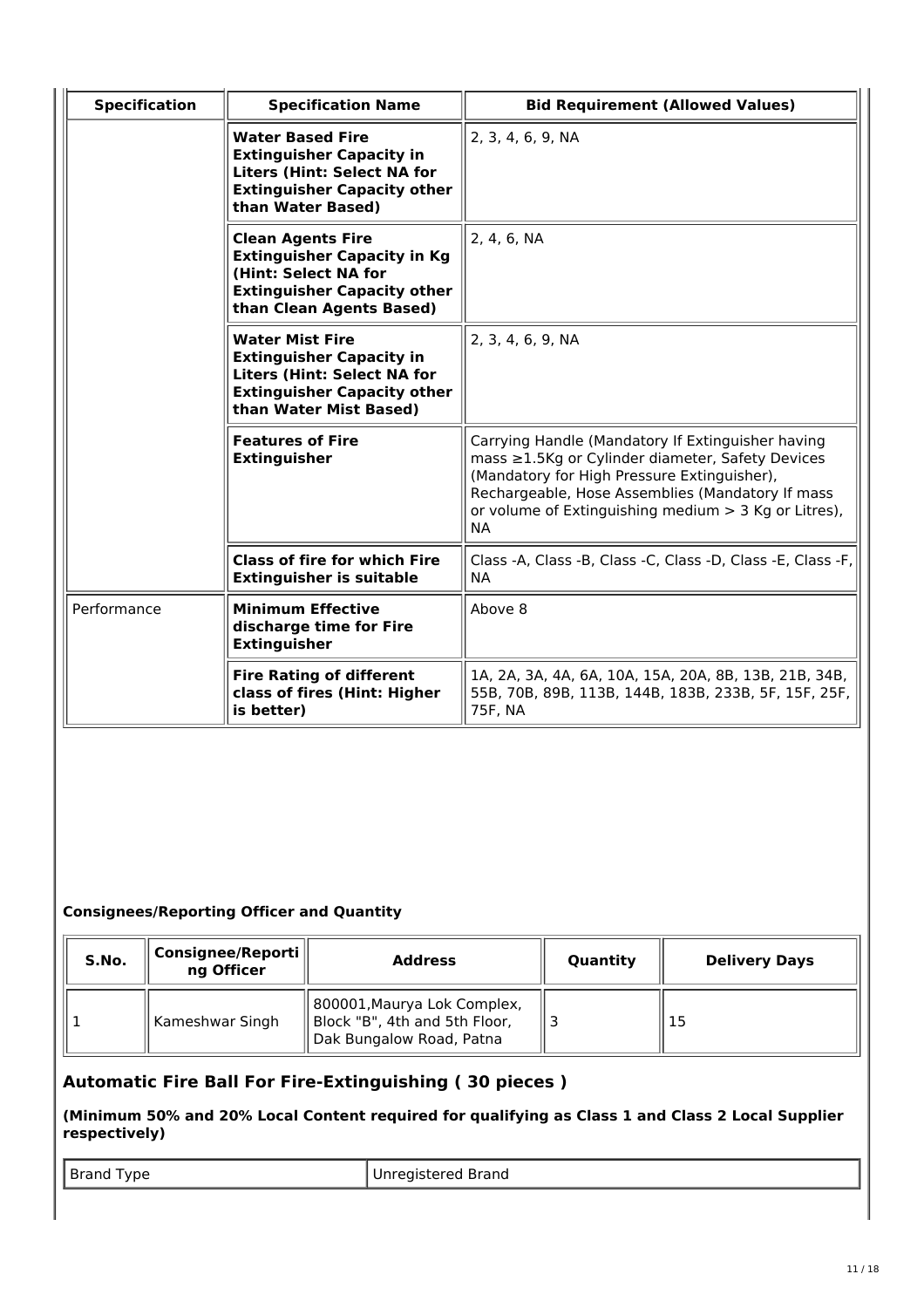# **Technical Specifications**

# \* As per GeM Category Specification

| <b>Specification</b>  | <b>Specification Name</b>                                                                                           | <b>Bid Requirement (Allowed Values)</b>                                                                                                                                                                                                                                                                                                                                                                                                                                                                                                                                                                                                          |
|-----------------------|---------------------------------------------------------------------------------------------------------------------|--------------------------------------------------------------------------------------------------------------------------------------------------------------------------------------------------------------------------------------------------------------------------------------------------------------------------------------------------------------------------------------------------------------------------------------------------------------------------------------------------------------------------------------------------------------------------------------------------------------------------------------------------|
| <b>GENERIC</b>        | <b>Automatic Fire Ball for Fire-</b><br>Extinguishing                                                               | Fire extinguishing balls are portable extinguishers for<br>a preliminary fire and typically designed in the round<br>shapes with the soft shell to contain the extinguishing<br>agent (Dry Chemical Powder for Fighting A, B, C, Class<br>Fires duly ISI marked to IS 14609), and the fire<br>ignition material (fuse)., Fire extinguishing balls are<br>portable extinguishers for a preliminary fire and<br>typically designed in the round shapes with the soft<br>shell to contain the extinguishing agent (Dry Chemical<br>Powder for Fighting A,B,C, Class Fires duly ISI Marked<br>and UL Listed), and the fire ignition material (fuse). |
| <b>CONSTRUCTIONAL</b> | Size of fire extinguishing balls                                                                                    | Medium size - the weight of the agent is not less than<br>1.0 kg but less than 1.8 kg                                                                                                                                                                                                                                                                                                                                                                                                                                                                                                                                                            |
| <b>CERTIFICATION</b>  | Fire Ball suitability for marine<br>applications with wheel mark                                                    | No.                                                                                                                                                                                                                                                                                                                                                                                                                                                                                                                                                                                                                                              |
|                       | Source of Type Approval of<br>complete Product to prove the<br>conformity of the product for<br>declared parameters | <b>NABL Accredited Laboratory</b>                                                                                                                                                                                                                                                                                                                                                                                                                                                                                                                                                                                                                |

# **Consignees/Reporting Officer and Quantity**

| S.No. | <b>Consignee/Reporti</b> l<br>ng Officer | <b>Address</b>                                                                           | Quantity | <b>Delivery Days</b> |
|-------|------------------------------------------|------------------------------------------------------------------------------------------|----------|----------------------|
|       | Kameshwar Singh                          | 800001, Maurya Lok Complex,<br>Block "B", 4th and 5th Floor,<br>Dak Bungalow Road, Patna | 30       | 15                   |

# **Buyer Added Bid Specific Terms and Conditions**

# 1. **Generic**

OPTION CLAUSE: The Purchaser reserves the right to increase or decrease the quantity to be ordered up to 25 percent of bid quantity at the time of placement of contract. The purchaser also reserves the right to increase the ordered quantity by up to 25% of the contracted quantity during the currency of the contract at the contracted rates. Bidders are bound to accept the orders accordingly.

# 2. **Service & Support**

Availability of Service Centres: Bidder/OEM must have a Functional Service Centre in the State of each Consignee's Location in case of carry-in warranty. (Not applicable in case of goods having on-site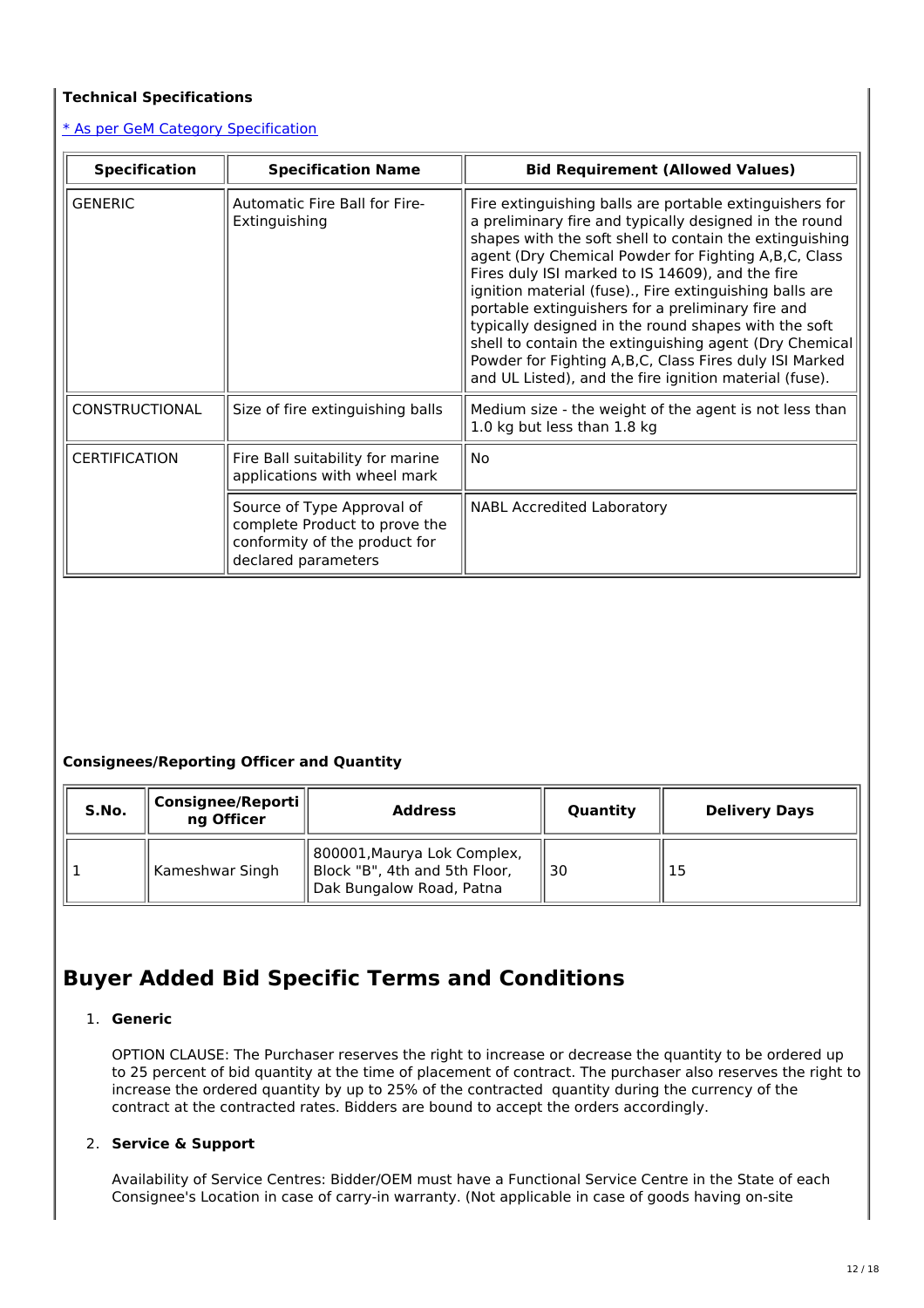warranty). If service center is not already there at the time of bidding, successful bidder / OEM shall have to establish one within 30 days of award of contract. Payment shall be released only after submission of documentary evidence of having Functional Service Centre.

# 3. **Inspection**

**Nominated Inspection Agency:** On behalf of the Buyer organization, any one of the following Inspection Agency would be conducting inspection of stores before acceptance: Pre-dispatch Inspection at Seller Premises (applicable only if pre-dispatch inspection clause has been selected in ATC): No

Post Receipt Inspection at consignee site before acceptance of stores: M/s AKS Design, Consultant, NABARD

#### 4. **Turnover**

Bidder Turn Over Criteria: The minimum average annual financial turnover of the bidder during the last three years, ending on 31st March of the previous financial year, should be as indicated in the bid document. Documentary evidence in the form of certified Audited Balance Sheets of relevant periods or a certificate from the Chartered Accountant / Cost Accountant indicating the turnover details for the relevant period shall be uploaded with the bid. In case the date of constitution / incorporation of the bidder is less than 3 year old, the average turnover in respect of the completed financial years after the date of constitution shall be taken into account for this criteria.

# 5. **Forms of EMD and PBG**

Bidders can also submit the EMD with Payment online through RTGS / internet banking in Beneficiary name NATIONAL BANK FOR AGRICULTURE AND RURAL DEVELOPMENT Account No. NABADMN25 IFSC Code NBRD0000002 Bank Name NABARD Branch address HEAD OFFICE MUMBAI. Bidder to indicate bid number and name of bidding entity in the transaction details field at the time of online transfer. Bidder has to upload scanned copy / proof of the Online Payment Transfer along with bid.

#### 6. **Generic**

**Bidder financial standing:** The bidder should not be under liquidation, court receivership or similar proceedings, should not be bankrupt. Bidder to upload undertaking to this effect with bid.

#### 7. **Generic**

Bidders shall quote only those products in the bid which are not obsolete in the market and has at least 3 years residual market life i.e. the offered product shall not be declared end-of-life by the OEM before this period.

#### 8. **Warranty**

Bidder / OEM has to give an undertaking that after expiry of warranty period, it will provide AMC Service for next 3 years for the offered products at the rate not more than 10 % of contract price per annum. Buyer reserves the right to enter into an AMC agreement ( covering preventive maintenance and servicing)with the Successful Bidder / OEM after expiry of the Warranty period at rate as mentioned above and the payment for the AMC charges would be made Annually after rendering of the AMC Services of the relevant AMC period. Performance Security of the successful bidder shall be forfeited if it fails to accept the AMC contract when called upon by the buyer. The original Performance Security of contract will be returned only after submission and verification of AMC Performance Security for 3% of total AMC value valid up to AMC period plus 2 months (if there is no other claim). (Undertaking of acceptance to be uploaded with bid).

#### 9. **Certificates**

Bidder's offer is liable to be rejected if they don't upload any of the certificates / documents sought in the Bid document, ATC and Corrigendum if any.

## 10. **Generic**

Bidders are advised to check applicable GST on their own before quoting. Buyer will not take any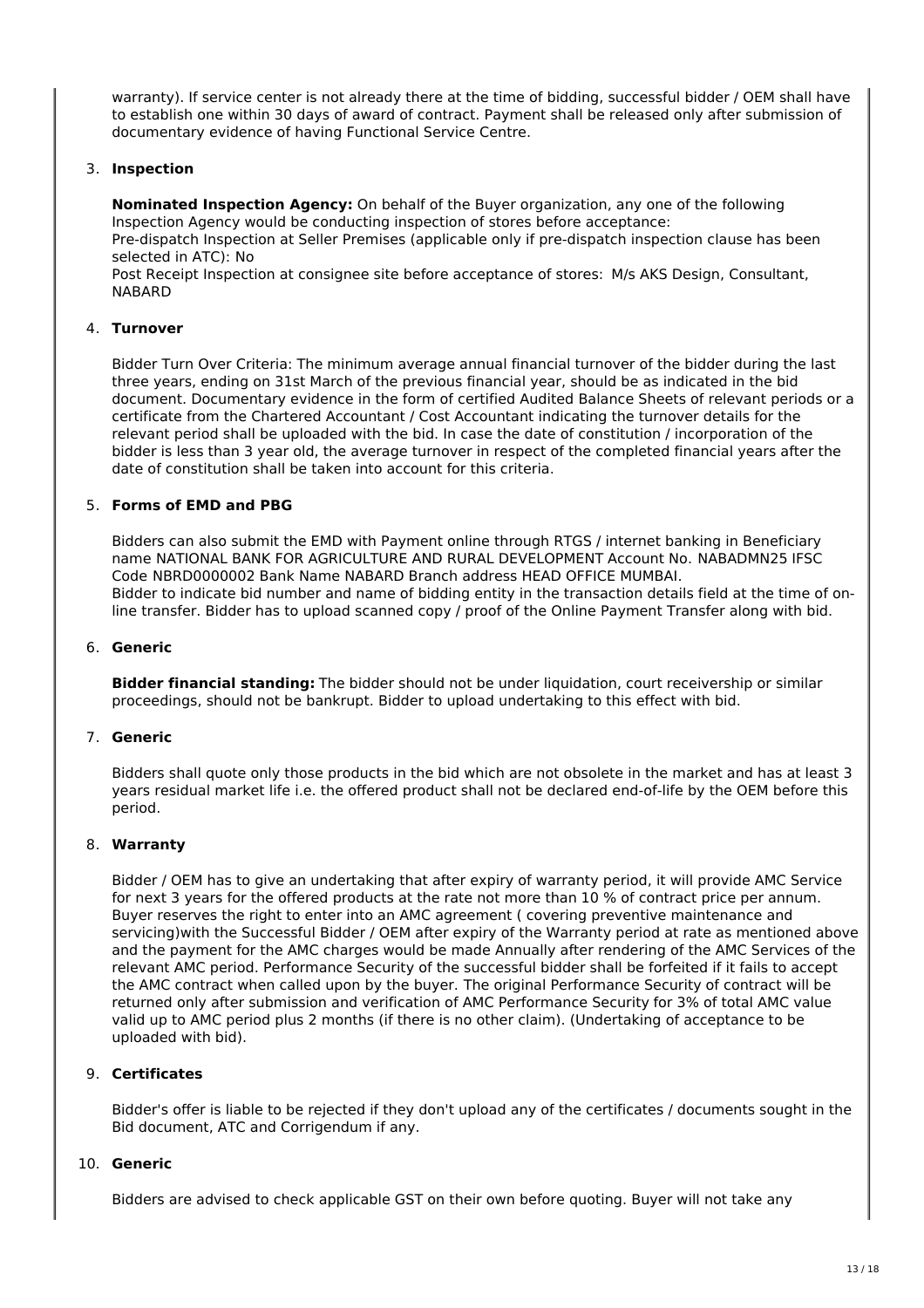responsibility in this regards. GST reimbursement will be as per actuals or as per applicable rates (whichever is lower), subject to the maximum of quoted GST %.

# 11. **Generic**

**Consortium:** In case of Contracts, wherein the seller alone does not have necessary expertise, the seller can form consortium with other sellers for submission of the bid, with one of the consortium company as leader. However, each and every member of the consortium shall be equally responsible for the complete execution of the project contract. An undertaking to this effect is to be uploaded with bid.

## 12. **Warranty**

Warranty period of the supplied products shall be 3 years from the date of final acceptance of goods or after completion of installation, commissioning & testing of goods (if included in the scope of supply), at consignee location. OEM Warranty certificates must be submitted by Successful Bidder at the time of delivery of Goods. The seller should guarantee the rectification of goods in case of any break down during the guarantee period. Seller should have well established Installation, Commissioning, Training, Troubleshooting and Maintenance Service group in INDIA for attending the after sales service. Details of Service Centres near consignee destinations are to be uploaded along with the bid.

#### 13. **Service & Support**

Dedicated /toll Free Telephone No. for Service Support : BIDDER/OEM must have Dedicated/toll Free Telephone No. for Service Support.

#### 14. **Generic**

Data Sheet of the product(s) offered in the bid, are to be uploaded along with the bid documents. Buyers can match and verify the Data Sheet with the product specifications offered. In case of any unexplained mismatch of technical parameters, the bid is liable for rejection.

#### 15. **Service & Support**

Escalation Matrix For Service Support : Bidder/OEM must provide Escalation Matrix of Telephone Numbers for Service Support.

# 16. **Generic**

**End User Certificate:** Wherever Bidders are insisting for End User Certificate from the Buyer, same shall be provided in Buyer's standard format only.

#### 17. **Generic**

Experience Criteria: The Bidder or its OEM {themselves or through reseller(s)} should have regularly, manufactured and supplied same or similar Category Products to any Central / State Govt Organization / PSU / Public Listed Company for 3 years before the bid opening date. Copies of relevant contracts to be submitted along with bid in support of having supplied some quantity during each of the year. In case of bunch bids, the primary product having highest value should meet this criterion.

#### 18. **Sample Clause**

For clothing and allied items, if pre-dispatch Inspection clause has been selected in the Bid, the Inspection Agency shall forward sample from the accepted lot duly identified/ sealed by it, as Reference Sample to each consignee (one reference sample per consignee) for comparing the lot received at consignee end with such reference sample. Such reference samples will be treated as part of supplied quantity from the lot and cost shall be borne by the Buyer.

#### 19. **Past Project Experience**

For fulfilling the experience criteria any one of the following documents may be considered as valid proof for meeting the experience criteria:

a. Purchase Order copy along with Invoice(s) with self-certification by the bidder that supplies against the invoices have been executed.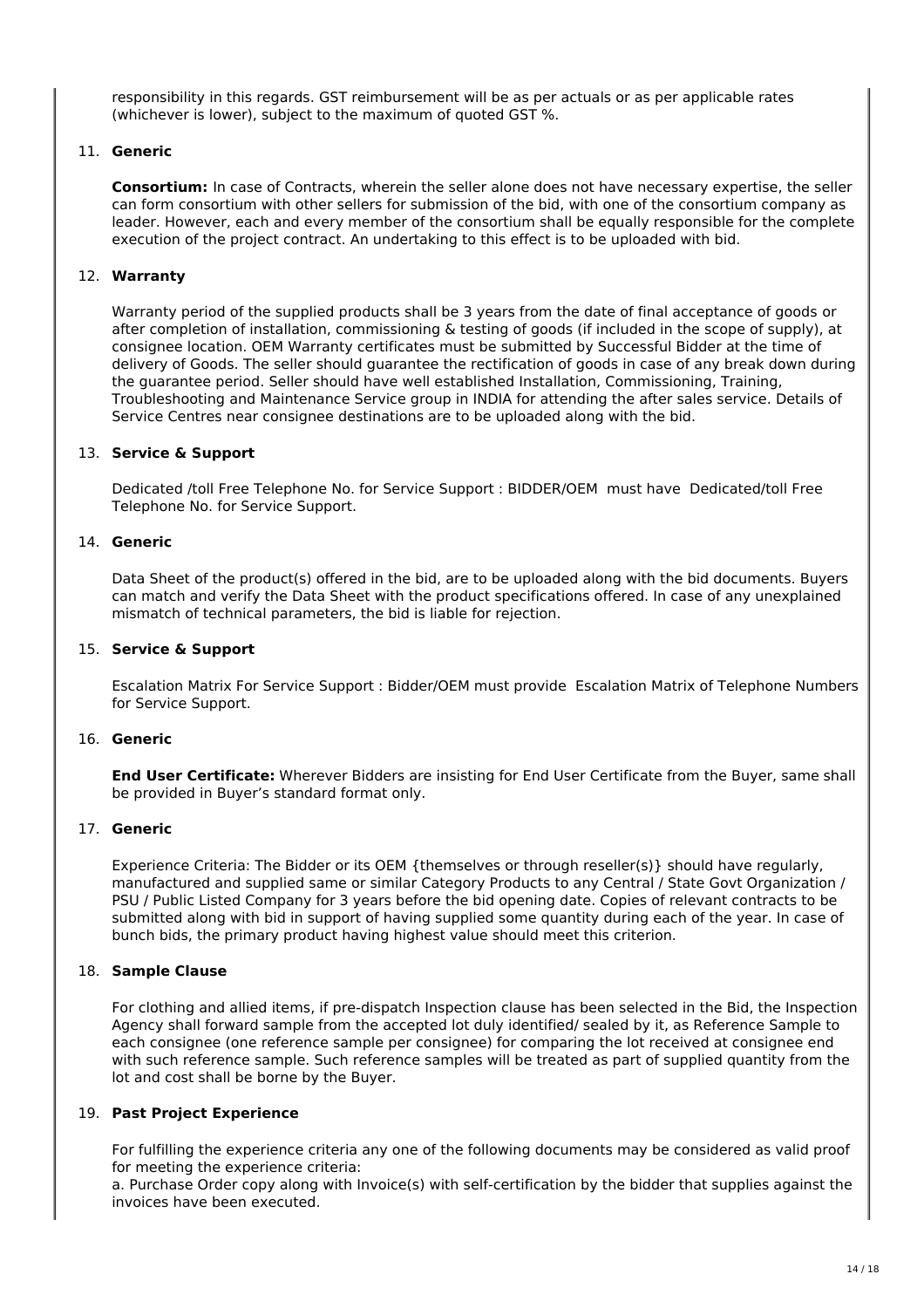- b. Execution certificate by client with order value.
- c. Any other document in support of order execution like Third Party Inspection release note, etc.

#### 20. **Generic**

For Supply of Chemicals/Gases etc. in Cylinders, Bidders have to provide free rental period of 3 days for supplied cylinders.

#### 21. **Generic**

For hazardous chemical/item, all precautionary measure as per regulation from the point of transportation/ handling/ storage/ safety/ health/ environment to be undertaken/ specified before dispatch. During dispatch, proper symbol for the hazard/ MSDS/ Batch No./ date of manufacturing/ Gross Weight/ Net Weight/ shelf Life etc are to be written/ printed/ pasted on the body of the packing.

# 22. **OEM**

IMPORTED PRODUCTS: In case of imported products, OEM or Authorized Seller of OEM should have a registered office in India to provide after sales service support in India. The certificate to this effect should be submitted.

# 23. **Purchase Preference (Centre)**

Indian suppliers of this item are not allowed to participate and/ or compete in procurement by some foreign governments. Bidders / products from such countries are not eligible / not allowed to participate in this bid in terms of clause 1 (d) of Public Procurement (Preference to Make in India) Order, 2017

#### 24. **Generic**

Installation, Commissioning, Testing, Configuration, Training (if any - which ever is applicable as per scope of supply) is to be carried out by OEM / OEM Certified resource or OEM authorised Reseller.

#### 25. **Generic**

IT equipment shall be IPv6 ready from day one.

#### 26. **Certificates**

ISO 9001: The bidder or the OEM of the offered products must have ISO 9001 certification.

## 27. **Generic**

Malicious Code Certificate:

The seller should upload following certificate in the bid:-

(a) This is to certify that the Hardware and the Software being offered, as part of the contract, does not contain Embedded Malicious code that would activate procedures to :-

- (i) Inhibit the desires and designed function of the equipment.
- (ii) Cause physical damage to the user or equipment during the exploitation.
- (iii) Tap information resident or transient in the equipment/network.

(b) The firm will be considered to be in breach of the procurement contract, in case physical damage, loss of information or infringements related to copyright and Intellectual Property Right (IPRs) are caused due to activation of any such malicious code in embedded software.

#### 28. **Certificates**

Material Test Certificate Should Be Sent Along with The Supply. The Material Will Be Checked by Buyer's Lab & the Results of the Lab will be the Sole Criteria for Acceptance of the Item.

#### 29. **Generic**

**Non return of Hard Disk:** As per Buyer organization's Security Policy,Faulty Hard Disk of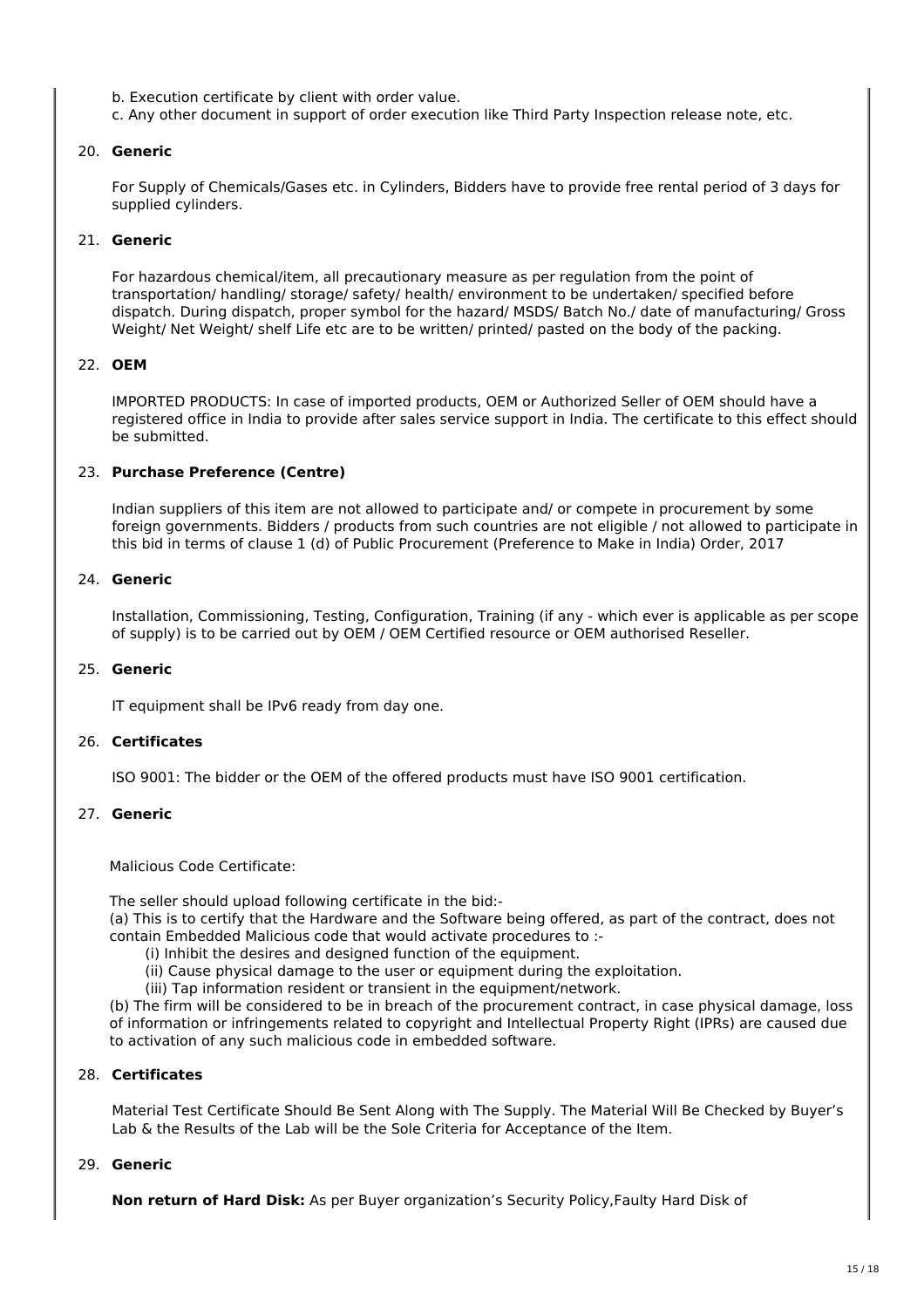Servers/Desktop Computers/ Laptops etc. will not be returned back to the OEM/supplier against warranty replacement.

# 30. **Financial Criteria**

**NET WORTH:** Net Worth of the OEM should be positive as per the last audited financial statement.

# 31. **Purchase Preference (State)**

Procurement under this bid is reserved for purchase from Micro and Small Enterprises from the State of Bid Inviting Authority whose credentials are validated online through Udyam Registration / Udyog Aadhaar (as validated by Government from time to time) for that product category. If the bidder wants to avail the reservation benefit, the bidder must be the manufacturer of the offered product in case of bid for supply of goods. Traders are excluded from the purview of Public Procurement Policy for Micro and Small Enterprises. In respect of bid for Services, the bidder must be the Service provider of the offered Service. Relevant documentary evidence in this regard shall be uploaded along with the bid in respect of the offered product or service.

## 32. **Purchase Preference (State)**

Purchase preference to Micro and Small Enterprises (MSEs) from the State of Bid Inviting Authority : Purchase preference will be given to MSEs as Micro and Small Enterprises from the State of Bid inviting Authority whose credentials are validated online through Udyam Registration / Udyog Aadhaar (as validated by Government from time to time) for that product category. If the bidder wants to avail the Purchase preference, the bidder must be the manufacturer of the offered product in case of bid for supply of goods. Traders are excluded from the purview of Public Procurement Policy for Micro and Small Enterprises. In respect of bid for Services, the bidder must be the Service provider of the offered Service. Relevant documentary evidence in this regard shall be uploaded along with the bid in respect of the offered product or service. If L-1 is not an MSE and MSE Seller (s) has/have quoted price within L-1+ 5 % of margin of purchase preference /price band defined in relevant policy, such Seller shall be given opportunity to match L-1 price and contract will be awarded for percentage of 5% of total value as defined/ decided in relevant policy.

#### 33. **Purchase Preference (Centre)**

Purchase preference to Micro and Small Enterprises (MSEs): Purchase preference will be given to MSEs as defined in Public Procurement Policy for Micro and Small Enterprises (MSEs) Order, 2012 dated 23.03.2012 issued by Ministry of Micro, Small and Medium Enterprises and its subsequent Orders/Notifications issued by concerned Ministry. If the bidder wants to avail the Purchase preference, the bidder must be the manufacturer of the offered product in case of bid for supply of goods. Traders are excluded from the purview of Public Procurement Policy for Micro and Small Enterprises. In respect of bid for Services, the bidder must be the Service provider of the offered Service. Relevant documentary evidence in this regard shall be uploaded along with the bid in respect of the offered product or service. If L-1 is not an MSE and MSE Seller (s) has/have quoted price within L-1+ 15% of margin of purchase preference /price band defined in relevant policy, such Seller shall be given opportunity to match L-1 price and contract will be awarded for percentage of 5% of total value.

#### 34. **Inspection**

**Pre-dispatch inspection at Seller premises (Fee/Charges to be borne by the BUYER):**Before dispatch, the goods will be inspected by Buyer / Consignee or their Authorized Representative or by Nominated External Inspection Agency (independently or jointly with Buyer or Consignee as decided by the Buyer) at Seller premises (or at designated place for inspection as declared / communicated by the seller) for their compliance to the contract specifications. Fee/Charges taken by the External inspection Agency and any external laboratories testing charges shall be borne by the Buyer. For in-house testing, the Sellers will provide necessary facilities free of cost. Seller shall notify the Buyer through e-mail about readiness of goods for pre-dispatch inspection and Buyer will notify the Seller about the Authorized Representative/ Nominated External Inspection Agency and the date for testing. The goods would be dispatched to consignee only after clearance in pre-dispatch inspection. Consignee's right of rejection as per GTC in respect of the goods finally received at his location shall in no way be limited or waived by reason of the goods having previously been inspected, tested and passed by Buyer/ Consignee or its Nominated External Inspection Agency prior to the goods' shipment. While bidding, the sellers should take into account 7 days for inspection from the date of email offering the goods for inspection. Any delay in inspection beyond 7 days shall be on the part of the buyer and shall be regularised without Liquidated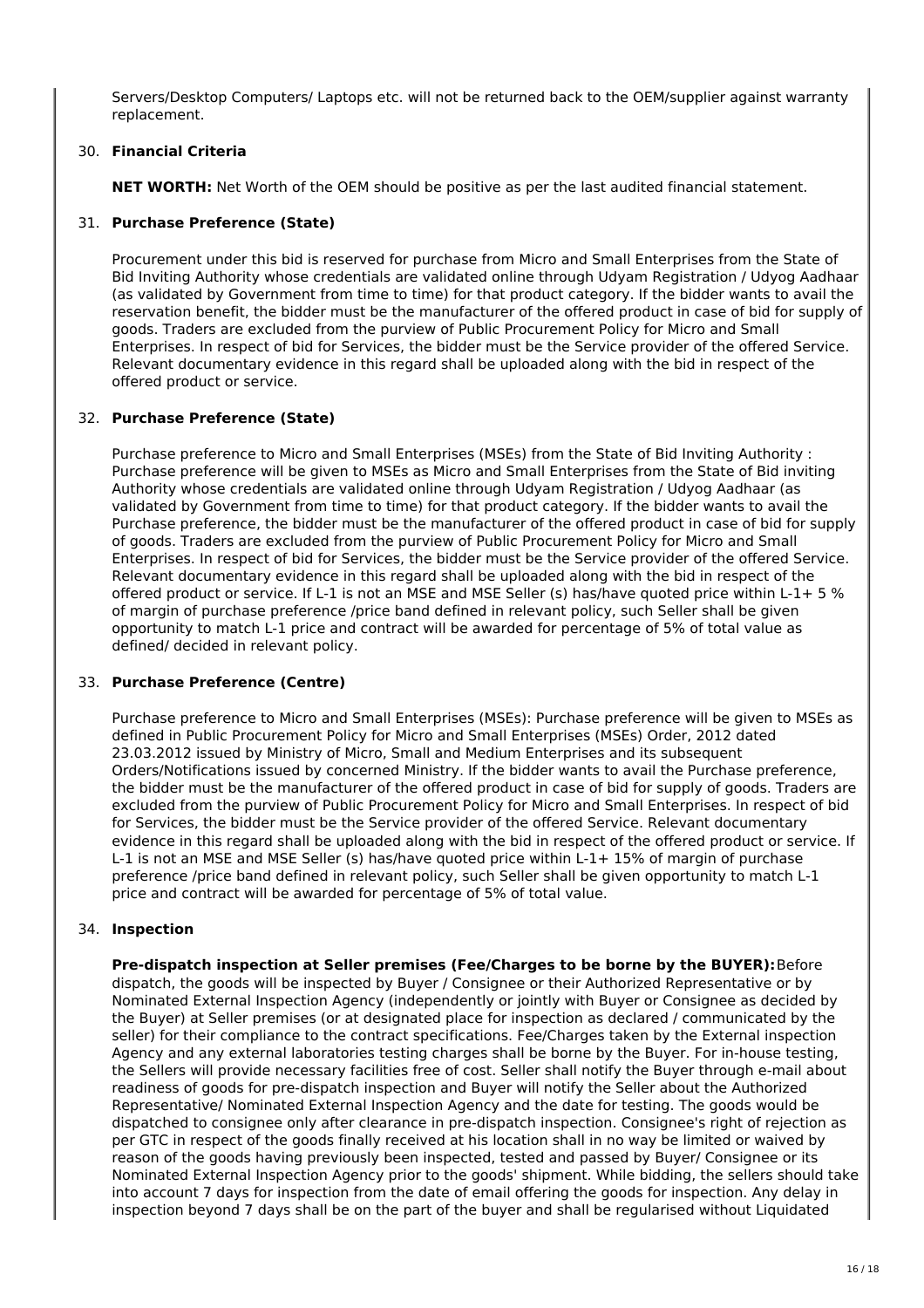Damages.

When there is requirement of submission the advance sample, the seller shall inform the buyer promptly through emails about the date of submission of sample to the buyer nominated Inspection agency.

## 35. **Generic**

Products supplied shall be nontoxic and harmless to health. In the case of toxic materials, Material Safety Data Sheet may be furnished along with the material.

# 36. **Generic**

**Upload Manufacturer authorization:** Wherever Authorised Distributors are submitting the bid, Manufacturers Authorisation Form (MAF)/Certificate with OEM details such as name, designation, address, e-mail Id and Phone No. required to be furnished along with the bid.

## 37. **Generic**

WORLD BANK TERMS AND CONDITIONS: Special Terms and Conditions as defined by world bank at click here will also be applicable. APPLICABLE ONLY IN CASE OF WORLD BANK FUNDED PROJECTS.

#### 38. **Generic**

Without prejudice to Buyer's right to price adjustment by way of discount or any other right or remedy available to Buyer, Buyer may terminate the Contract or any part thereof by a written notice to the Seller, if:

i) The Seller fails to comply with any material term of the Contract.

ii) The Seller informs Buyer of its inability to deliver the Material(s) or any part thereof within the stipulated Delivery Period or such inability otherwise becomes apparent.

iii) The Seller fails to deliver the Material(s) or any part thereof within the stipulated Delivery Period and/or to replace/rectify any rejected or defective Material(s) promptly.

iv) The Seller becomes bankrupt or goes into liquidation.

v) The Seller makes a general assignment for the benefit of creditors.

vi) A receiver is appointed for any substantial property owned by the Seller.

vii) The Seller has misrepresented to Buyer, acting on which misrepresentation Buyer has placed the Purchase Order on the Seller.

#### 39. **Generic**

While generating invoice in GeM portal, the seller must upload scanned copy of GST invoice and the screenshot of GST portal confirming payment of GST.

#### 40. **Generic**

The successful bidder has to supply all essential accessories required for the successful installation and commissioning of the goods supplied. Besides standard accessories as per normal industry practice, following accessories must be part of supply and cost should be included in bid price: YES.

# 41. **Certificates**

To be eligible for award of contract, Bidder / OEM must possess following Certificates / Test Reports on the date of bid opening (to be uploaded with bid): YES.

#### 42. **Generic**

1. The Seller shall not assign the Contract in whole or part without obtaining the prior written consent of buyer.

2. The Seller shall not sub-contract the Contract in whole or part to any entity without obtaining the prior written consent of buyer.

3. The Seller shall, notwithstanding the consent and assignment/sub-contract, remain jointly and severally liable and responsible to buyer together with the assignee/ sub-contractor, for and in respect of the due performance of the Contract and the Sellers obligations there under.

#### 43. **Generic**